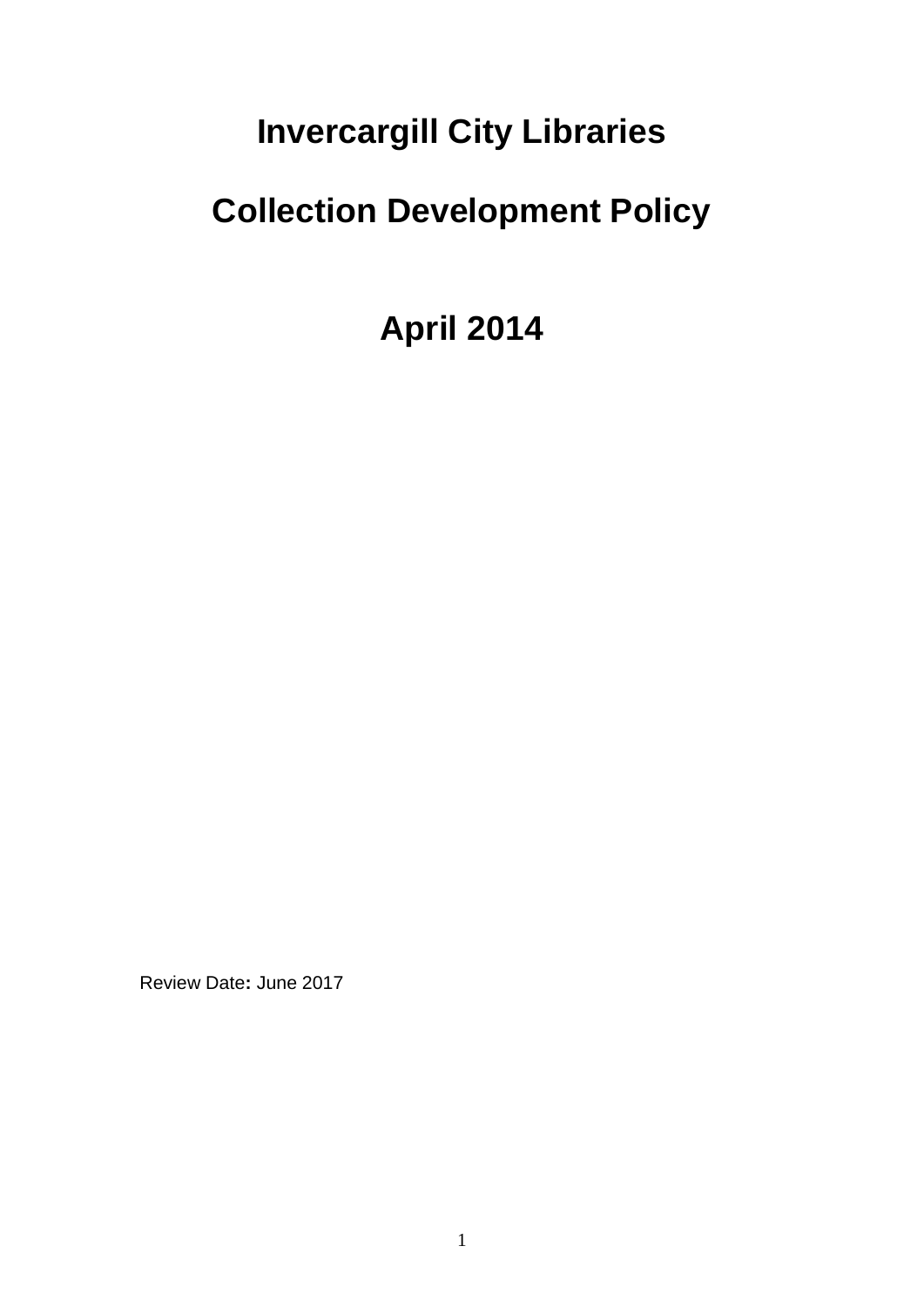# **Table of Contents**

| 1. |     |
|----|-----|
|    | .12 |
| 3. |     |
| 4. |     |
| 5. |     |
| 6. |     |
| 7. |     |
|    |     |
|    |     |
|    |     |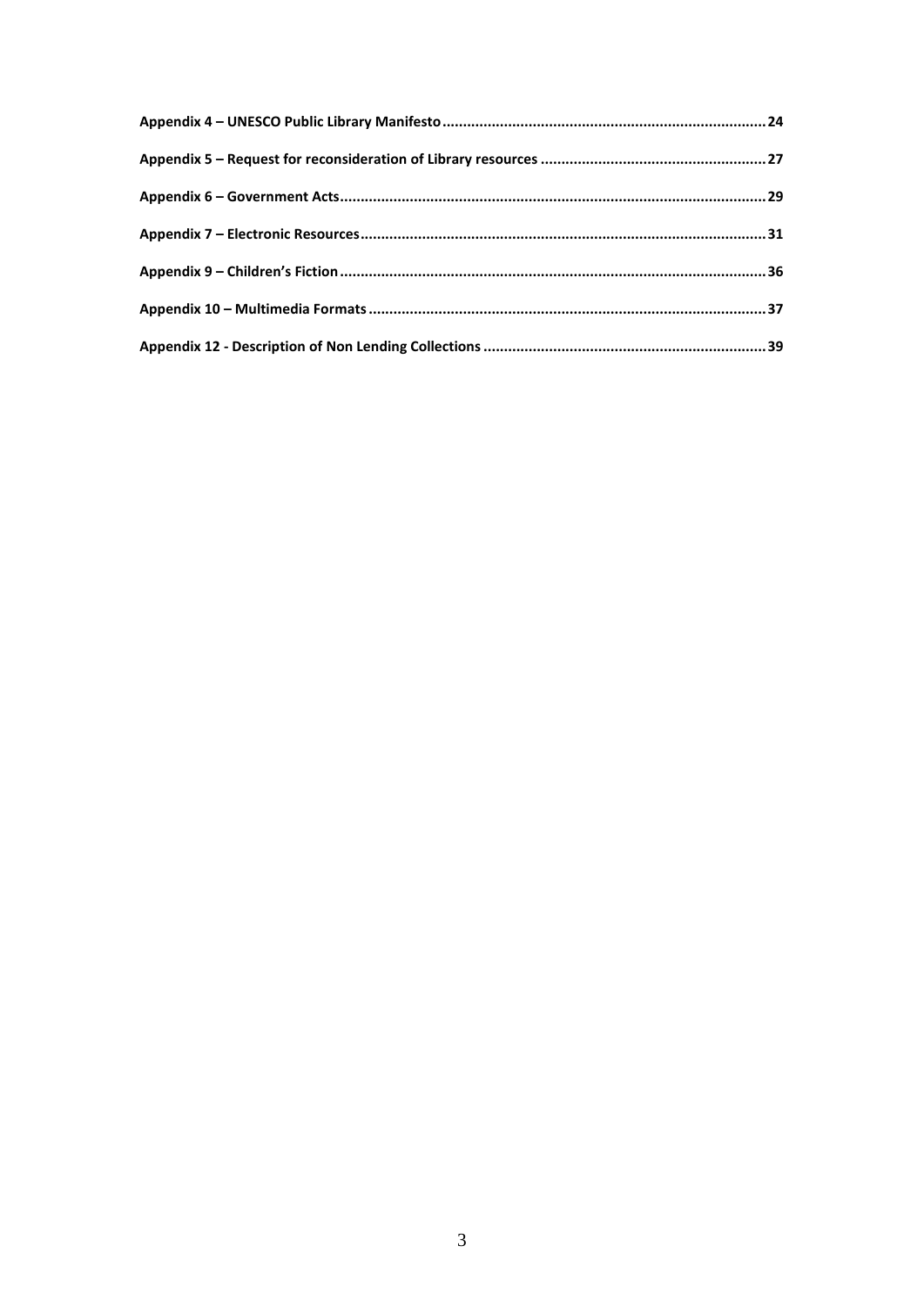# **Invercargill City Libraries Collection Development Policy**

[Collection Development](#page-3-0) Policy – available on the website [Collection Level Statements](#page-9-0) – criteria for staff when selecting and deselecting

# <span id="page-3-0"></span>**Collection Development Policy**

### **Introduction**

The Invercargill City Libraries is committed to the delivery of a high quality, customer focused service. The collections support the recreational and informational needs of the community.

For the purposes of this document Collection Development is defined as managing the life cycle of all library resources, from selection through to final removal from the collection or addition to a heritage collection for preservation purposes.

The reasons for a collection development policy are:

- To assist library staff in managing the collections
- To assist the Invercargill City Council in the allocation of funds to meet the informational and recreational needs of the community
- To assist the public in understanding why the Library develops the collection as it does

For a list of collections see [Appendix 12](#page-38-0)

### **Scope**

The Collection Development Policy applies to Invercargill Public Library and Bluff Library and will be reviewed every three years. There is a separate Collection Development Policy for the Archives.

Partnering with tangata whenua Invercargill City Libraries will seek at all times to honour our obligations under the Treaty of Waitangi.

The Library offers access to a range of content in multiple formats and from a variety of sources to meet the varied needs of the community. Being a public library the intent is to collect items of a general and/or popular nature. The Library intentionally chooses not to duplicate other specialist collections; access to these collections is provided through cooperative networking, interlibrary loan and direct referral.

We believe in the aims of and will be guided by the principles as set out in the following documents, for full details please see appendices.

- LIANZA Statement on Access to Information [\(Appendix 1\)](#page-19-0)
- LIANZA Statement on Intellectual Freedom [\(Appendix 2\)](#page-21-0)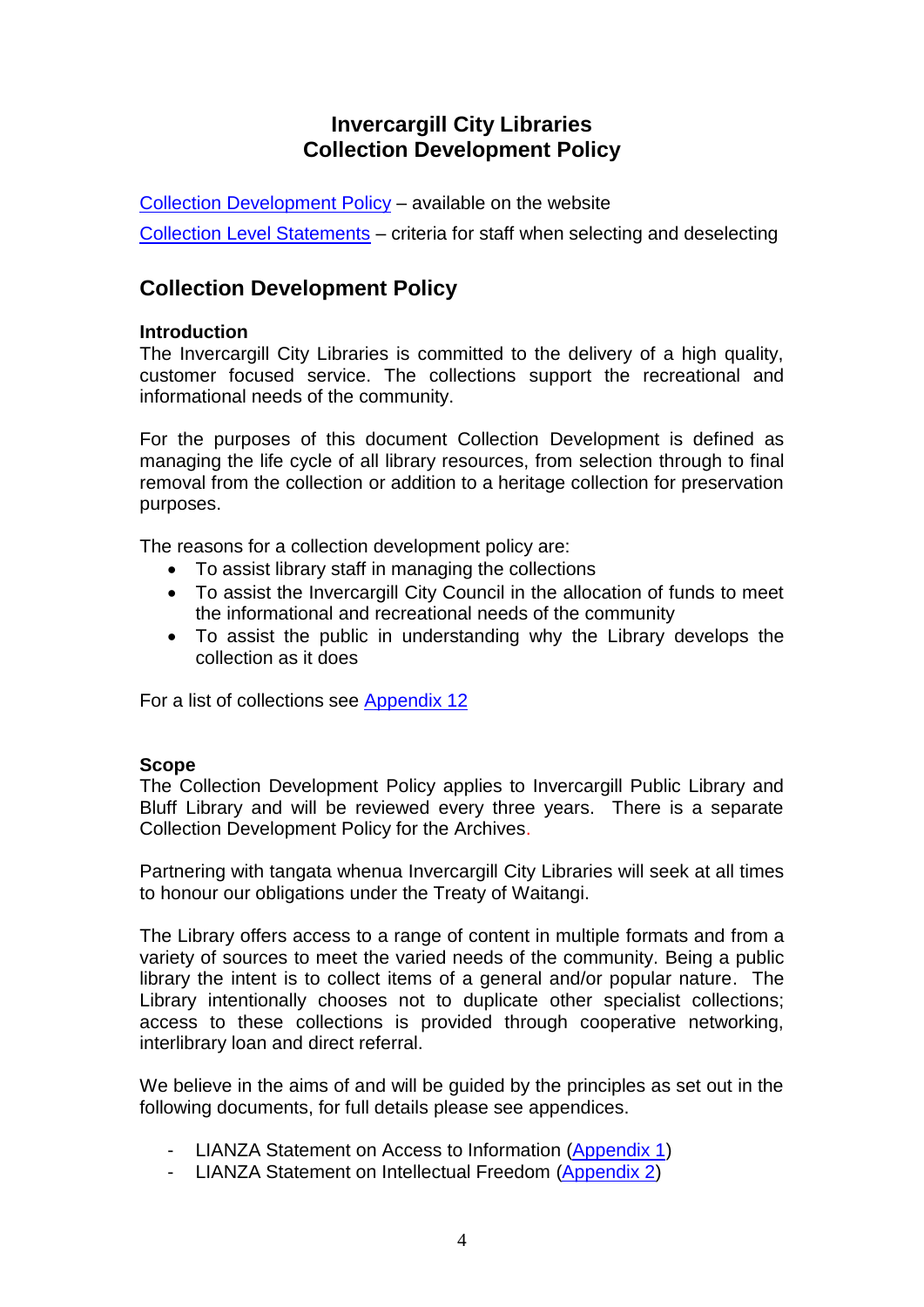- LIANZA Statement on Library Services to Children and Young People [\(Appendix 3\)](#page-22-0)
- UNESCO Public Library Manifesto [\(Appendix 4\)](#page-23-0)
- Request for reconsideration of library resources form [\(Appendix 5\)](#page-26-0)
- New Zealand Legislation [\(Appendix 6\)](#page-28-0)

### **Responsibility for selection**

The Manager - Heritage & Collections will have holistic oversight of the collection in its entirety.

### **Selection Criteria**

Invercargill City Libraries bases its selection criteria on the LIANZA Standards for Public Libraries (LIANZA, 2004, p.17, D.2.1) which states:

"Resources should be provided to cover the widest possible range of subjects to meet the community's information, educational, recreational, and cultural needs. Resources may be provided in any medium appropriate to the community being served. Print, audiovisual, and electronic formats should be represented. The focus should be on providing the best possible information in the most appropriate format. Resources should provide appropriate breadth and depth of coverage, include standard works and recent publications, and represent divergent viewpoints on all issues".

When making selections for the Library, collection selectors will:

- maintain an awareness of current social, economic, and political issues in order to ensure balance and relevance in the collection.
- use a range of professional selection tools, professional judgment based on feedback and statistics, and staff and customer recommendations.
- take an holistic view of collection development choosing the most suitable formats available.
- do their best not to let their personal preference influence their selection.

In addition the following general criteria may be applied:

- Accuracy, reliability, and currency of information
- Anticipated or expressed demand
- Present and potential relevance to the local community
- Authority, reputation, and qualifications of the person responsible and publisher
- Effectiveness and suitability of format in communicating content
- Known popularity of author and/or literary or artistic merit
- Cost and value for money
- New Zealand, Pacific, or local content and/or relevance
- Shows cultural diversity
- Provides alternate opinions or points of view
- Suitability for public library use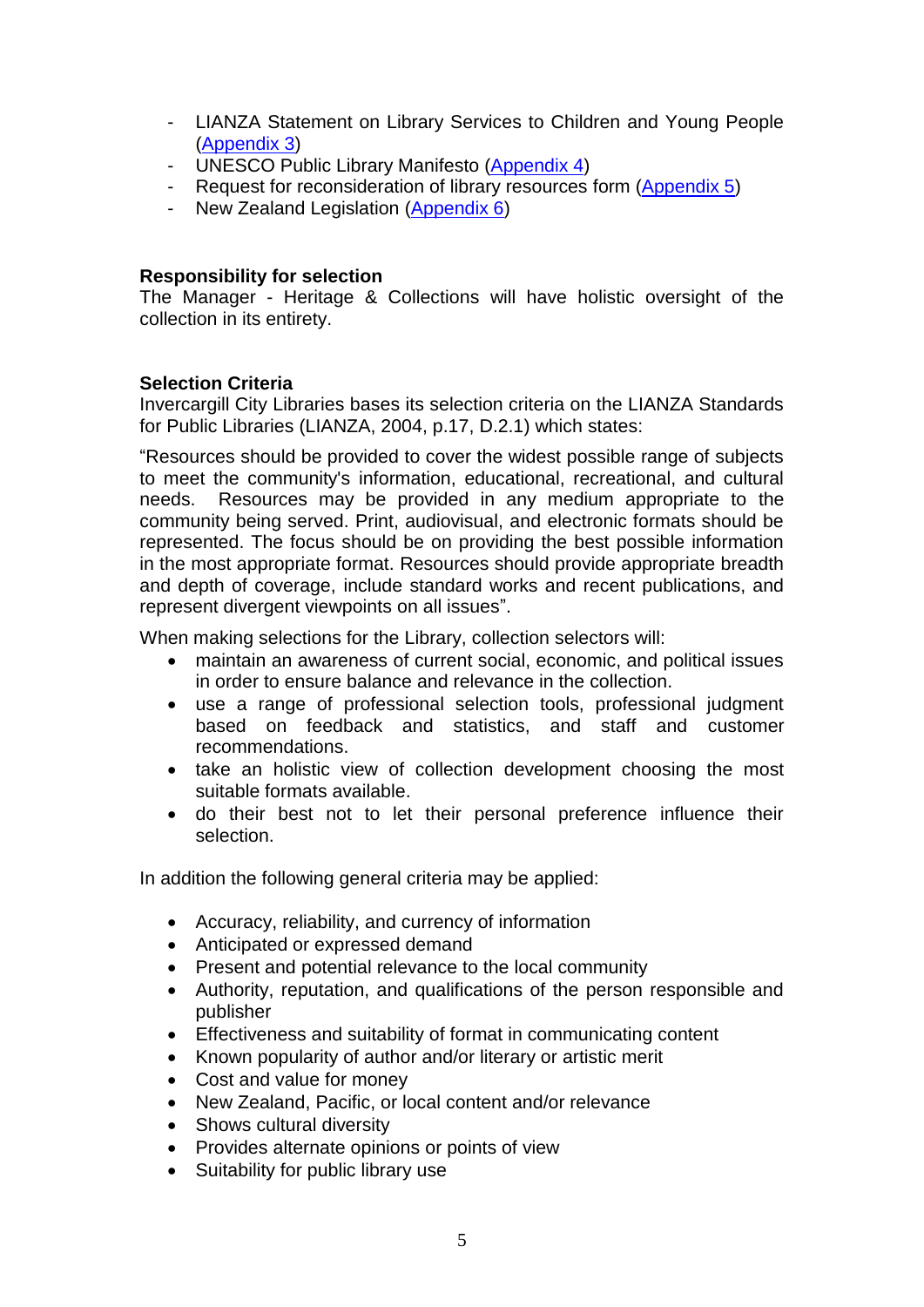- Quality of production
- Multiple copies may be purchased, depending on demand
- Intrinsic value of the item
- Winners and nominees of awards may be considered for purchase

### <span id="page-5-0"></span>**Specific exclusions**

The Library will be bound by legal requirements, which means that the Library may or may not purchase particular items. Some items with restricted ratings may be kept in areas not available to the public. Customers will need to ask staff for these items.

### **Curriculum based material**

Budget and space limitations preclude the Library from duplicating the specialised and comprehensive collections that exist elsewhere in Invercargill and as such, tertiary texts or textbooks are not generally purchased. However donations of this material may be added to the collection from time to time. Exception: NCEA study guides – single copies of these titles are purchased of core subject areas. In the interests of fairness to our customers, these items may have a reduced lending period and are unable to be renewed.

Awareness of curriculum-based needs of public, private, and home school students will be considered in all parts of the collection.

### **Standing orders**

These are placed where customer demand requires it and will be reviewed as required on the basis of borrowing statistics.

### **Community contributions**

#### Purchasing recommendations

The Library welcomes purchasing suggestions from our community. All suggestions will be subject to our selection criteria, however, not all recommended resources will be purchased.

#### **Donations**

Invercargill City Libraries is pleased to accept donations of cash, books and other library materials, provided they fall within its collection priorities. The Library will have unconditional ownership of all donations. The Library reserves the right to decide the conditions of display, housing, and access to the resources.

Donations that may be considered include:

- Cash donations and bequests to spend on any part of the collection or as specified for particular topics or collections
- Local history resources
- Subscriptions for serials
- New or nearly new high demand and popular items

The decision to accept donations into the collection remains with the Library Manager. Donations accepted into the library collection will then be subject to the deselection criteria applied to all other library resources.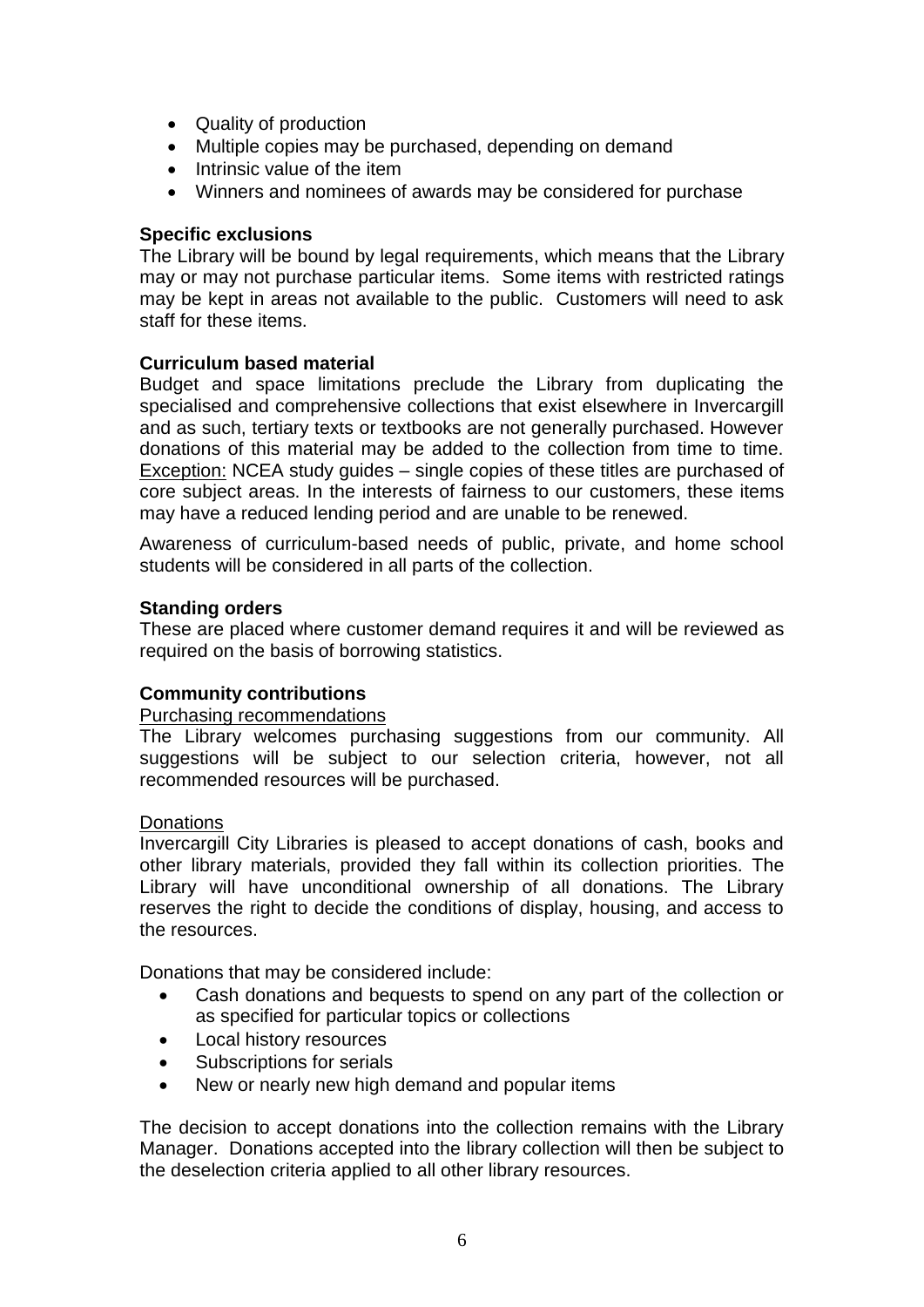## **Legislation**

The Library's collection development is governed by the following acts and subsequent amendments when purchasing or removing items from the library collections:

- The Films Videos and Publications Classification Act 1993
- The Copyright Act 1994
- The Protected Objects Act 1975

The rulings of the Indecent Publications Tribunal and its successor See [Appendix 6](#page-28-0) for full details.

### **Intellectual Freedom**

Invercargill City Libraries & Archives aim to meet the information needs of all citizens, whether for learning, leisure, or lifestyle. The Library provides equitable access to information based on the precept that an informed community is essential to a democratic society.

The Library upholds the right of an individual to access information even though the content may be controversial, unorthodox, or unacceptable to others.

Collections will be developed to include information to reflect the community's backgrounds, cultures, attitudes, interests, and tastes. Balanced collections will give both sides of contentious questions and situations. Information will not be excluded because of the political, social, moral, or religious beliefs of authors, library staff or members of the community.

The Library adheres to the UNESCO Public Library Manifesto (see Appendix 4) and to the LIANZA statement on Intellectual Freedom Care (see Appendix 2) will be taken in selecting resources containing explicit sex, extreme violence, or other material likely to offend. The Library will follow rulings of the Indecent Publications Tribunal and its successor. Individual people offended by any information have a choice not to use it, but it will be available for others who wish to do so.

### **Request for reconsideration of resources**

### Formal Complaints

All concerns about content of resources and/or suitability of an item for the library collection should be made in writing on the attached form (see Appendix 5). The following procedure will be followed:

- The Library Collection Development staff will assess the resource and report their findings to the Library Manager with recommendations
- The Library Manager will notify the person in writing of the decision, including reasons, within 30 days of the complaint
- The Library Manager's decision will be final

### Informal Complaints

Customers who have concerns about content and suitability of resources may bring those concerns to the attention of staff. The following procedure will be followed: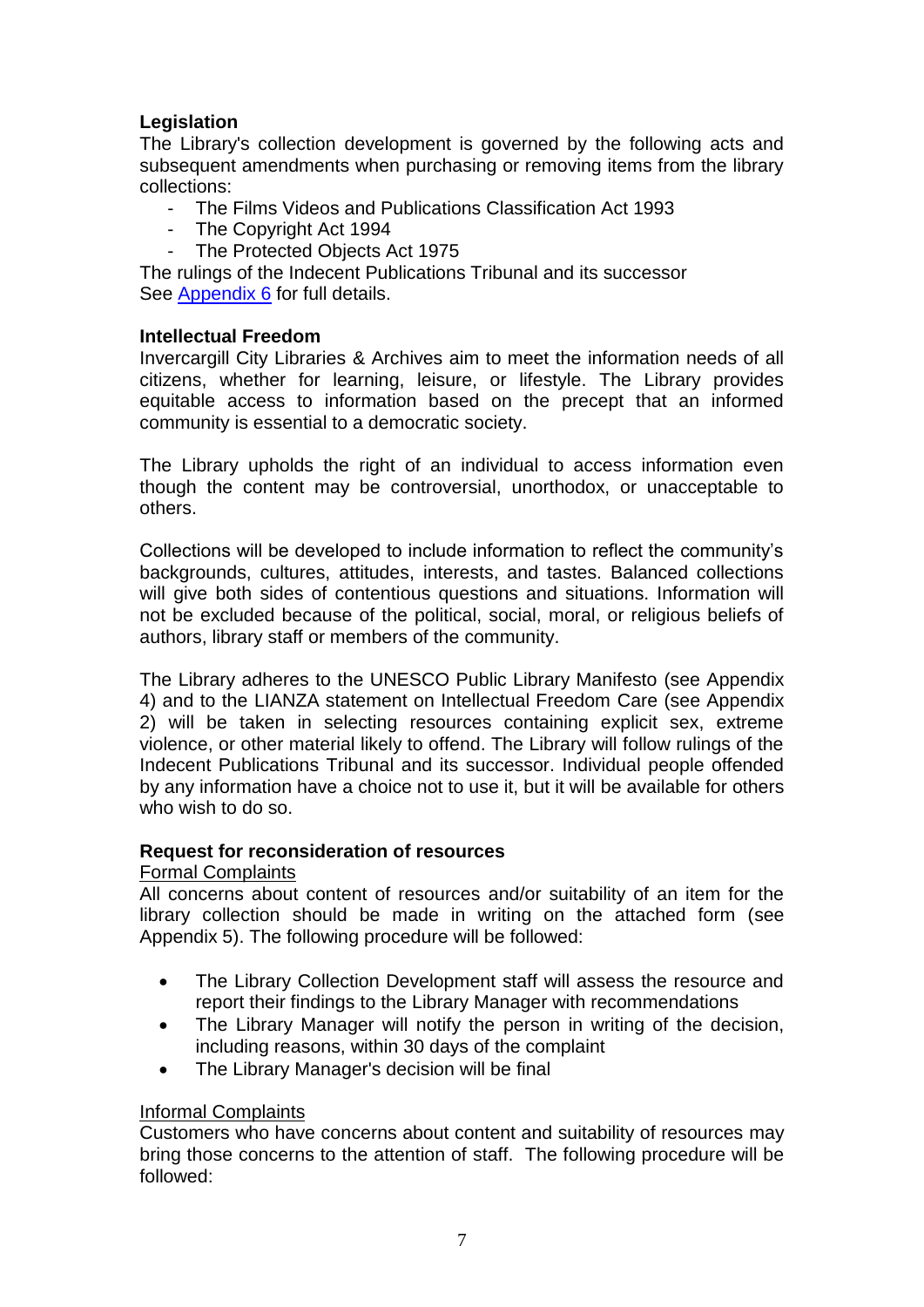- The staff member may deal immediately with the complaint by explaining the Library's policy on intellectual freedom
- The staff member may refer the complaint to the Collection Development team for assessment and recommendation
- The Manager Heritage & Collections will make a decision

### **Deselection and disposal**

Deselection is the continual process of evaluating, deselecting, and discarding and is as important as selection in maintaining a relevant, high quality collection.

All collections are subject to a regular programme of deselection. An exception may be made in special cases such as Local Collection.

The following criteria may apply:

- Balance in content and format across the collection
- Item and collection usage
- Historical or research value
- Outdated content
- New edition
- Duplication of item or of information
- Cost of repair
- Physical condition
- Format
- Current trends in libraries
- Series will be evaluated as a whole

Items are evaluated in terms of their value to the community, and may be moved to other collections, moved to storage or disposed of. When items are being considered for transfer to storage the following criteria may also apply:

- Part of a series that is still being issued
- $\bullet$  Item is of enduring value
- New Zealand authors that are out of print
- Duplicate copy of popular titles/authors to replace one that is later lost or damaged
- Niche topics
- $\bullet$  Item is considered a classic
- Items from Children's, Young Adults, Large Print, Multi Media and Reference will not be considered for storage

The limited space available for the collections means that it is not possible to keep everything. Items no longer required by the Library will be permanently disposed of. Some of these items will be offered for sale within the Library or in our annual book sale. The Library is unable to tag items for sale for individual members of the community.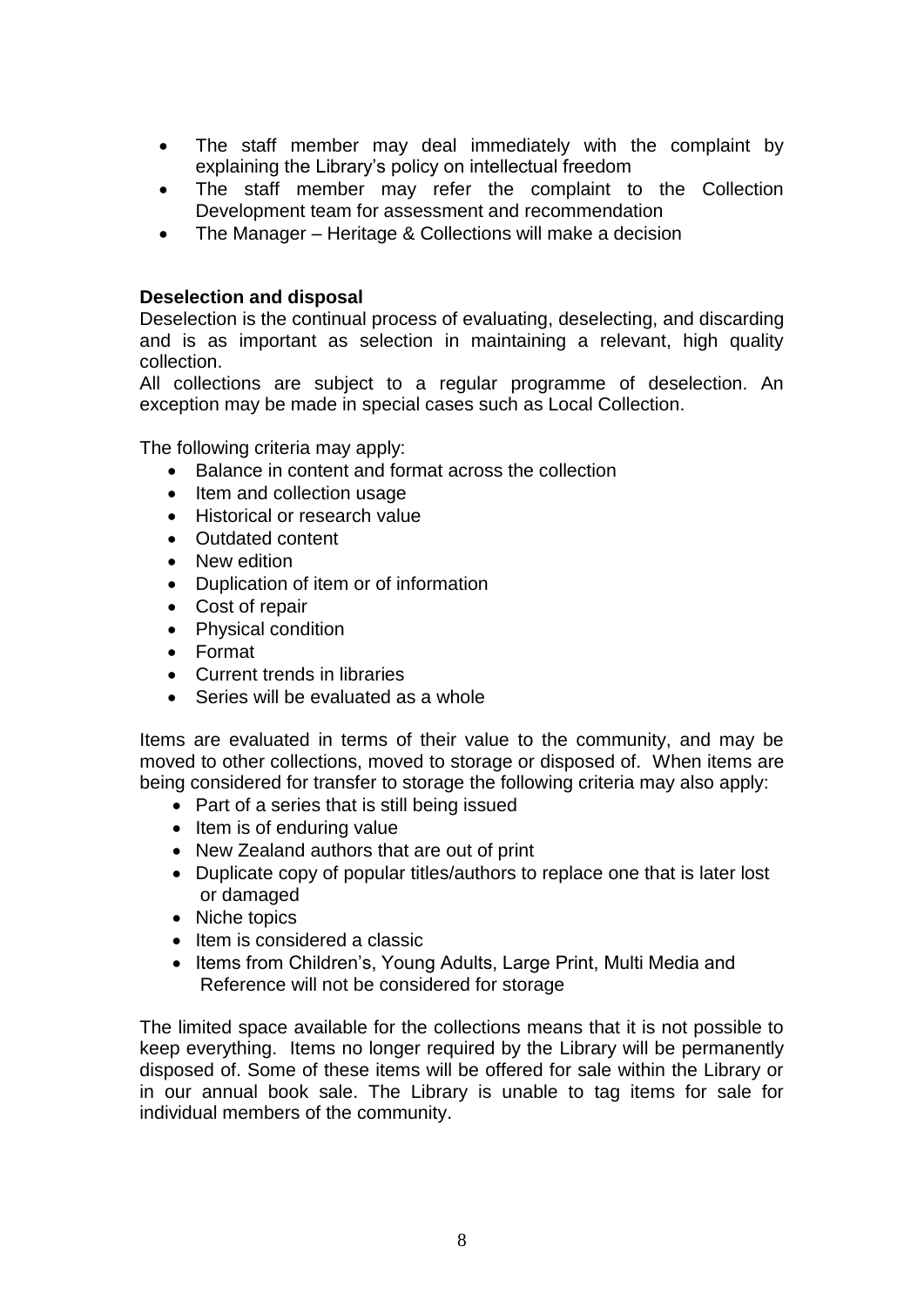### **Future Improvements/Enhancements**

**Digital** 

- Investigate electronic serials subscription
- Investigate federated searching so that e-records and databases can be found
- Review e-book providers for the consortia
- Investigate access to live streaming of music and movies

Promotion/Marketing

- Create effective display space within the collections
- Create more face out display shelving
- Purchase mobile display units

New layout

- Investigate interfiling of genres
- Investigate interfiling of non-fiction and reference items
- Consider making Local Collection a browseable area

For Review

- Using statistics for the music CDs and DVDs decide on the sustainability of these collections
- The current charges for the DVD collection
- The print newspaper holdings as more newspapers appear in an online digital form
- The Debra Wai Kapohe collection and the donated classical CD and vinyl collection
- The George M Murdoch collection (catalogues, price lists and other items associated with antiques)
- The Bluff collection

Other improvements

- Evaluate storage capacity in Local Collection
- Evaluate keeping Government print items
- Investigate Parents magazines being integrated with Adults or Children's magazines
- Consult with the community about a Te Reo collection and other languages collection
- Actively engage with local iwi, hapu and whanau to develop relationships which will identify our obligations under the Tiriti o Waitangi and enhance our collections

Reviewed: June 2017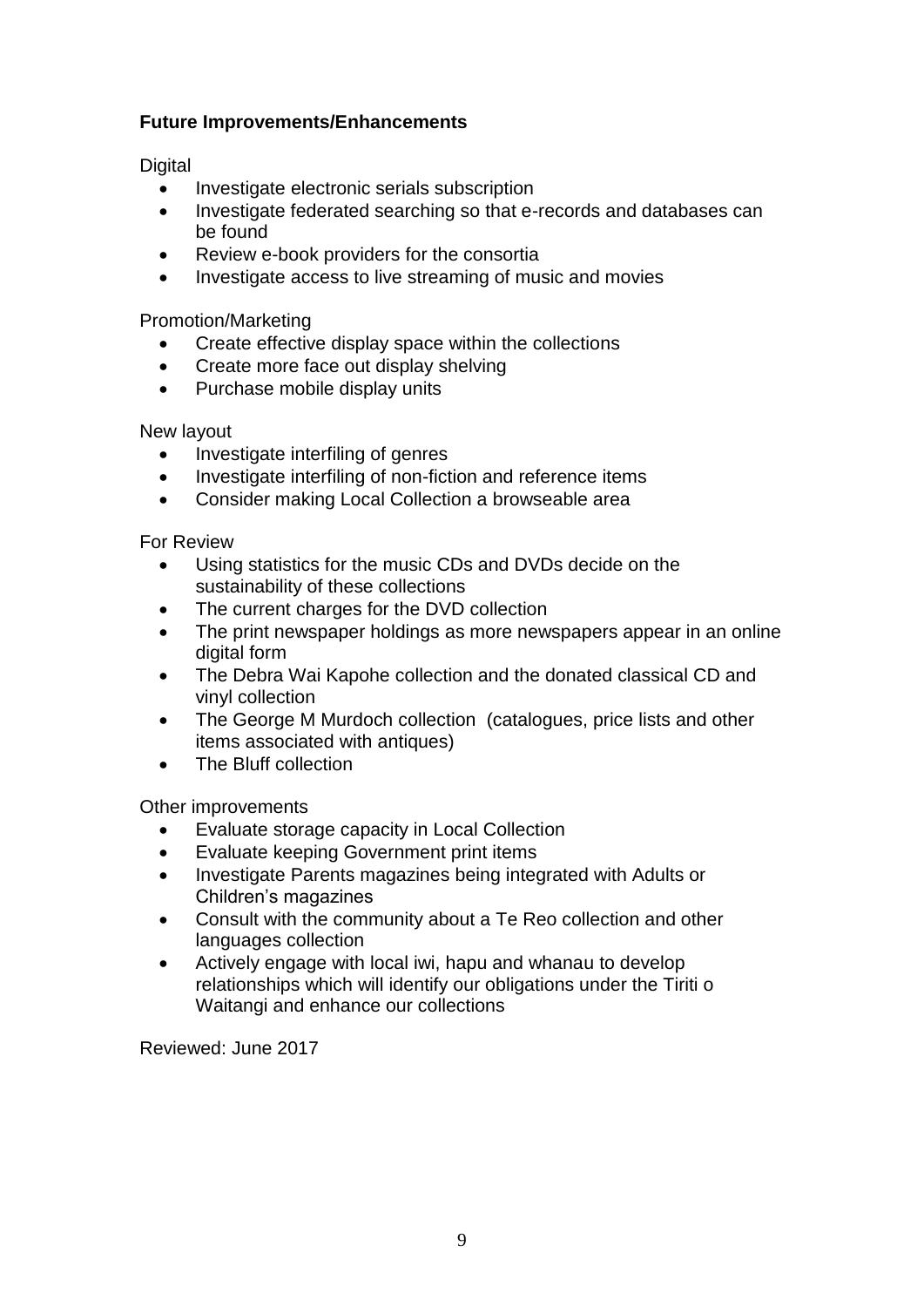# <span id="page-9-0"></span>**Collection Level Statements**

# **1. Collection Level Statement – Electronic Resources**

### **Collection Specialist:** All Specialists

**To Be Reviewed:** Every three years **Last Updated:** June 2017

### **Purpose**

The collection aims to provide materials in electronic formats where this is the only or best way of presenting the content, and to complement materials held in print and audiovisual collections.

The provision of library resources in electronic form offers numerous advantages including convenience, simultaneous use of the same resource by multiple users, and savings on the costs of housing, issuing, preservation, and replacement.

This statement does not include DVDs or video games. These formats are covered by the Multi Media Collection Level Statement.

### **Description of the collection**

An electronic resource is defined as materials that require computer mediation in order to access their content and make it useful. Both online and offline resources such as reference CD-ROMs fall within the scope of this collection.

### **EPIC Databases**

Invercargill Public Library is part of the Electronic Purchasing in Consortia (EPIC). This is an initiative of the National Library which allows libraries to choose a number of information electronic resources that can be accessed within the library or from outside the library by its members

These resources enable customers to access reference material, articles and other information resources, which may not be available in print form in the Library.

The library also subscribes to electronic resources that are not included as part of the EPIC initiative.

Also [\(see Appendix 7\)](#page-30-0)

### **E- Books**

The Library is part of two consortia groups which allow the public to borrow ebooks. These include: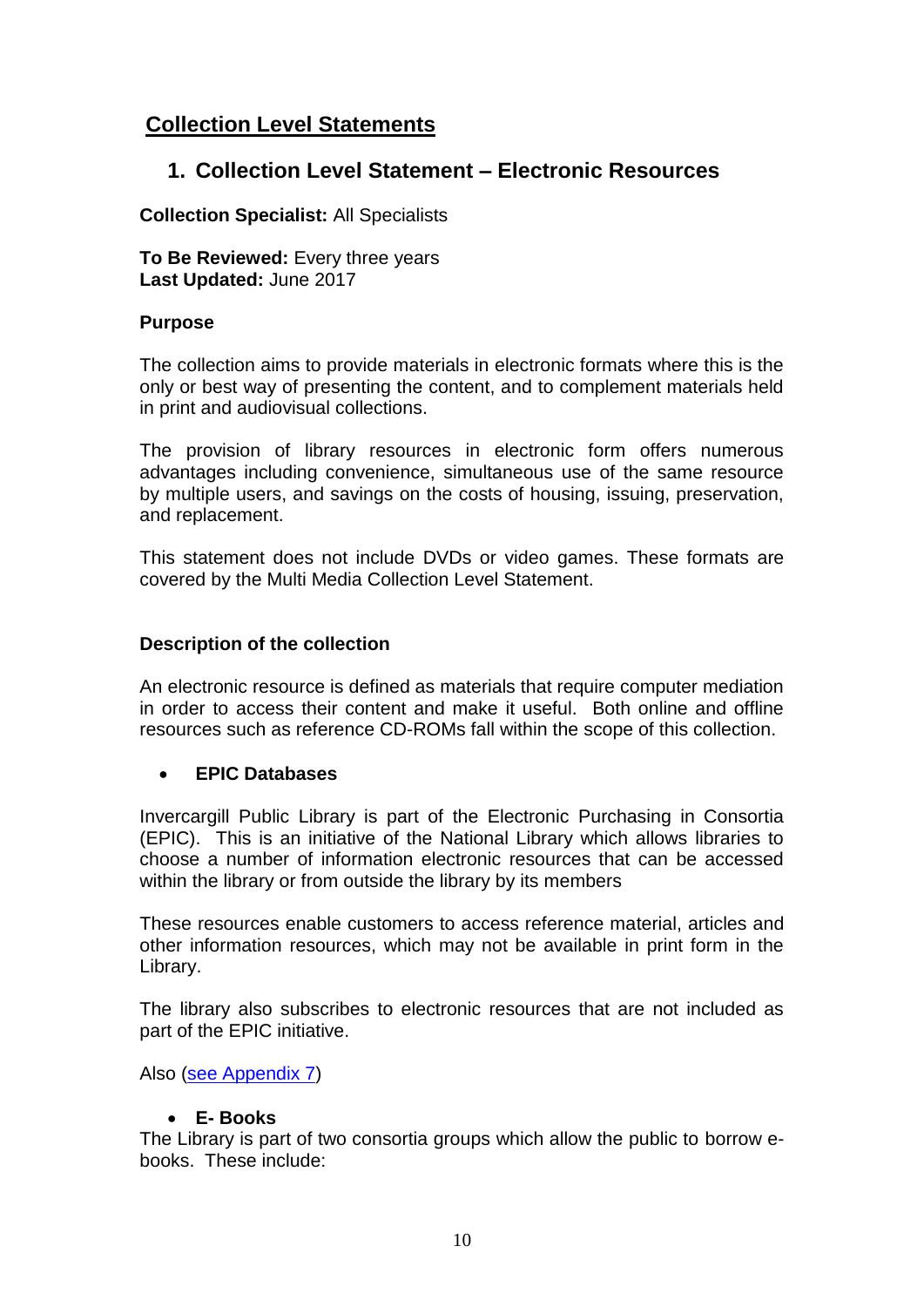Overdrive for e-books and e-audiobooks Bolinda Borrowbox for e-audio books

### **E- Serials**

The library provides access to electronic journals some of which are onlineonly journals; some are online versions of printed journals.

### **Other Internet Resources**

Direct access is provided to recommended websites chosen for their informational value that complements the print collections.

The list of sites is regularly reviewed and added to, and efforts are made to eliminate discontinued links and pages whose content have altered and are no longer considered useful.

### **Format guidelines**

E-books – epub format preferred

### **Selection criteria**

See page 5

Also - Added value: additional content, greater functionality and accessibility, improved resource sharing ability, improved linkages with other information tools, ease of archiving

### **Deselection and disposal guidelines**

See page 8

### **Notes:**

- Maintain awareness of new electronic resources that become available.
- Maintain awareness of new trends in technology and ensure that electronic resources are compatible with the library management system.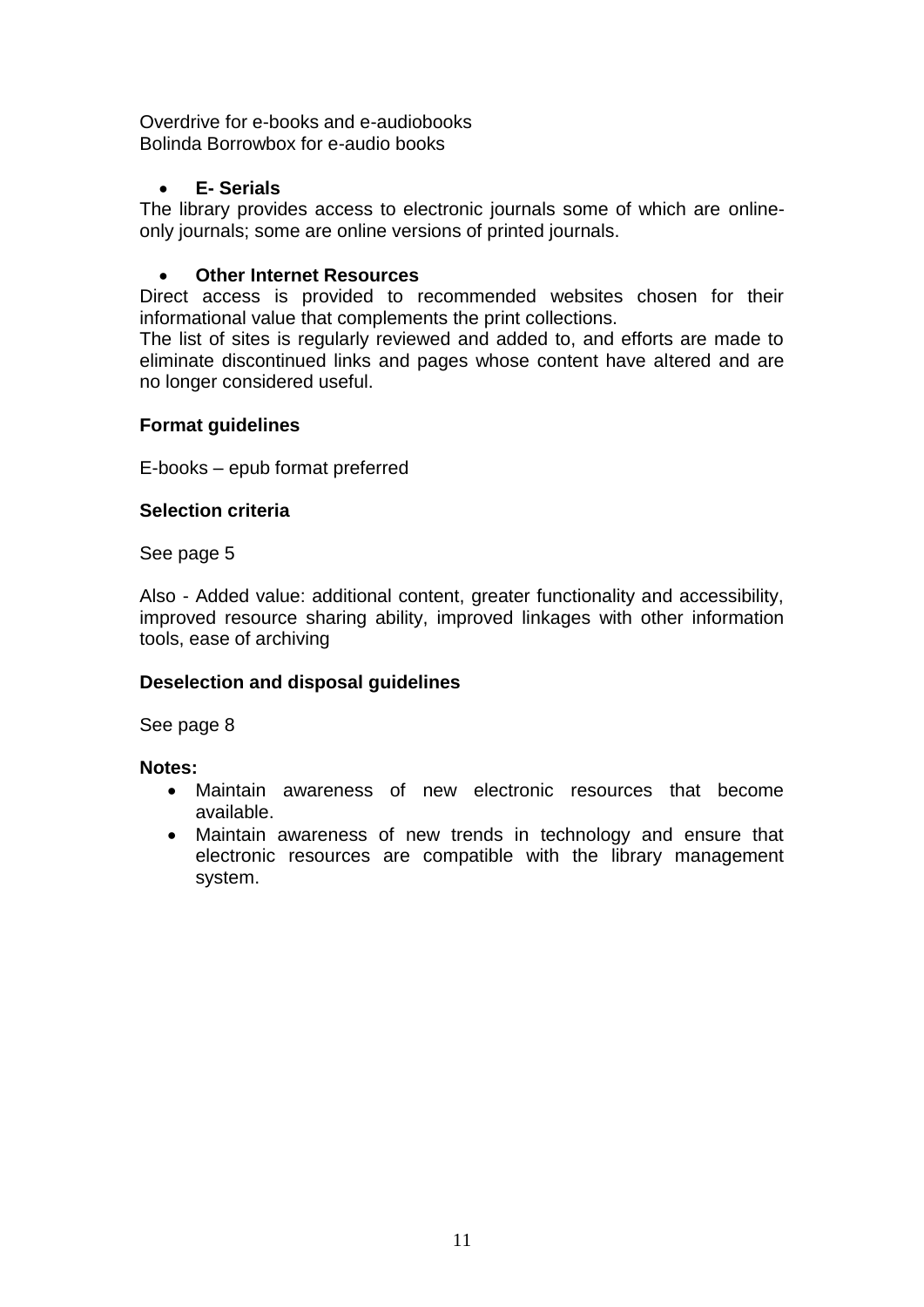# **2. Collection Level Statement - Fiction**

**Collection Specialist:** Adults, Teens, Children's

**To Be Reviewed:** Every three years **Last Updated:** June 2017

**Purpose:** The fiction collections contribute to the Library's vision to become the community's living room. They are intended to support the literacy, cultural, and recreational needs, interests and tastes of the community. They provide a wide selection of resources ranging from classics through to contemporary works. The fiction collections aim to be accessible to all members of the community through the provision of age-appropriate material in a variety of reading levels, formats and genres.

### **Description of the collection**

Fiction consists of written stories about people and events that are usually not real: the content is produced by the imagination of the author and is not necessarily based on fact. Fiction has three main elements: plot, character and place.

Fiction contrasts with non-fiction, which deals exclusively with factual (or, at least, assumed factual) events, descriptions, observations, etc.

**Teens -** This collection has been established to meet the needs of teenage customers aged 13 to 19 years.

**Childrens –** This collection serves the needs and interests of children from 0 to 13

Also (see [Appendix 9\)](#page-35-0)

**Format guidelines:** Fiction items are purchased in a variety of formats with consideration being given to ease of access e.g. audiobooks, large print, eBooks and eAudiobooks.

### **Criteria for selection**

See page 5

### **Deselection and disposal guidelines**

See page 8

#### **Notes:**

 Being aware that there is more demand for certain formats in some areas e.g. large print in Adults not in teens and children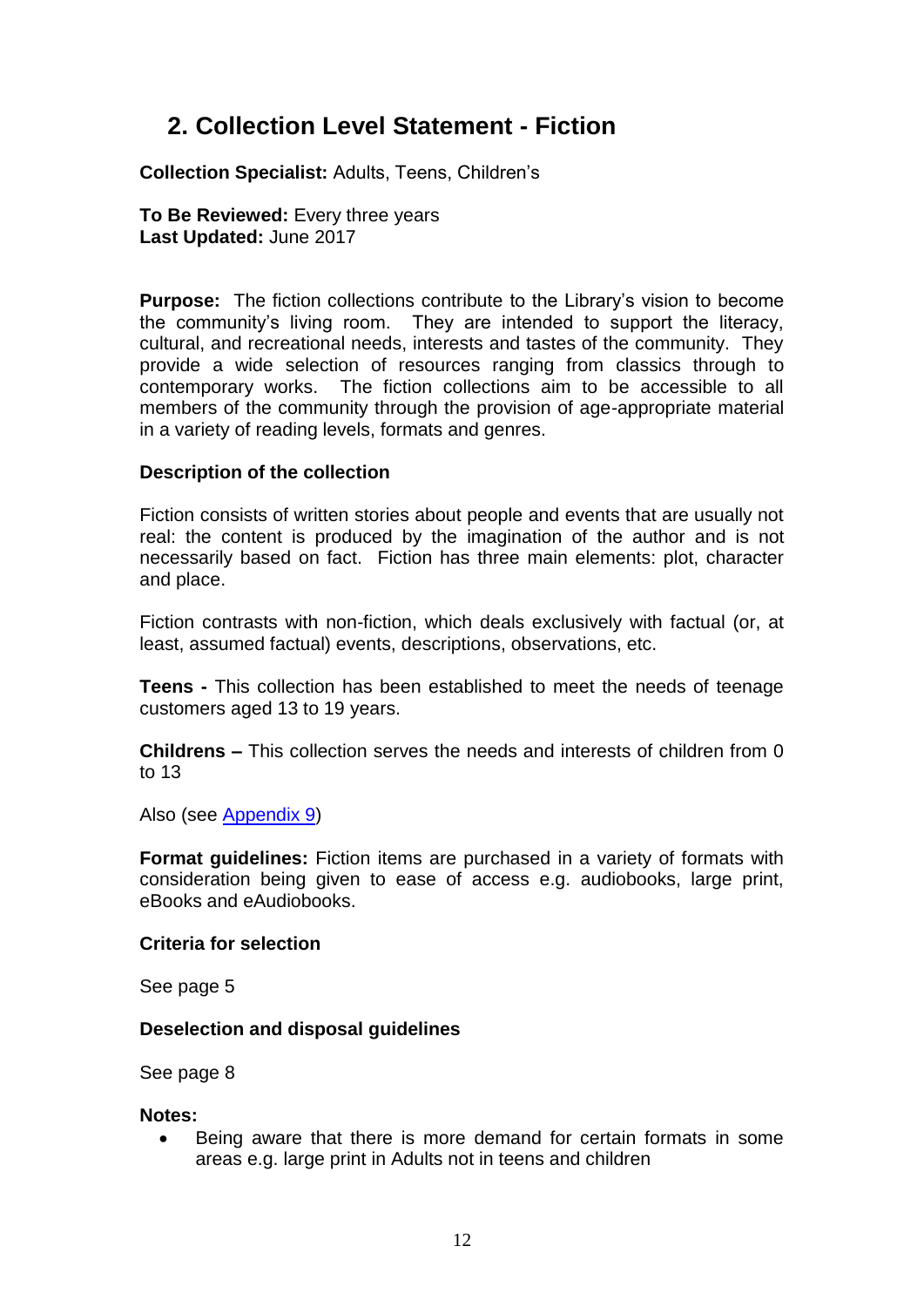# **3. Collection Level Statement - Graphics**

**Collection Specialist:** Teens

**To Be Reviewed:** Every three years **Last Updated:** March 2014

#### **Purpose**

To provide for customers who are reading western hemisphere comics and manga for recreational and informational purposes.

### **Description of the collection**

A graphic novel is a full story told in comic format. Unlike comic books, graphic novels are generally stand-alone stories with more complex plots. They cover every conceivable genre, including biography, history, journalism, education, crime, horror, fantasy, romance, adventure, memoir, humour, politics, and much more.

The graphic collection in Adult Services contains publications that may include adult themes, messages and representations aimed at a mature audience. It includes items restricted by the Office of Film and Literature Classification. These items are housed according to guidelines. (refer: [Collection](#page-5-0)  [Development Policy, p.6, specific exclusions](#page-5-0) ). Restriction of access to any other material in the collection is the responsibility of the parent or guardian.

#### **Format guidelines:**

Staple bound comic format material will be avoided as it is prone to damage in a library collection. When collecting manga, Japanese format (reading right to left) is preferred although Western conversions will be purchased if no alternative is available.

#### **Selection criteria**

See page 5

Hentai manga and other erotic works in graphic novel format will not be included in the collection.

### **Deselection and disposal guidelines**

See page 8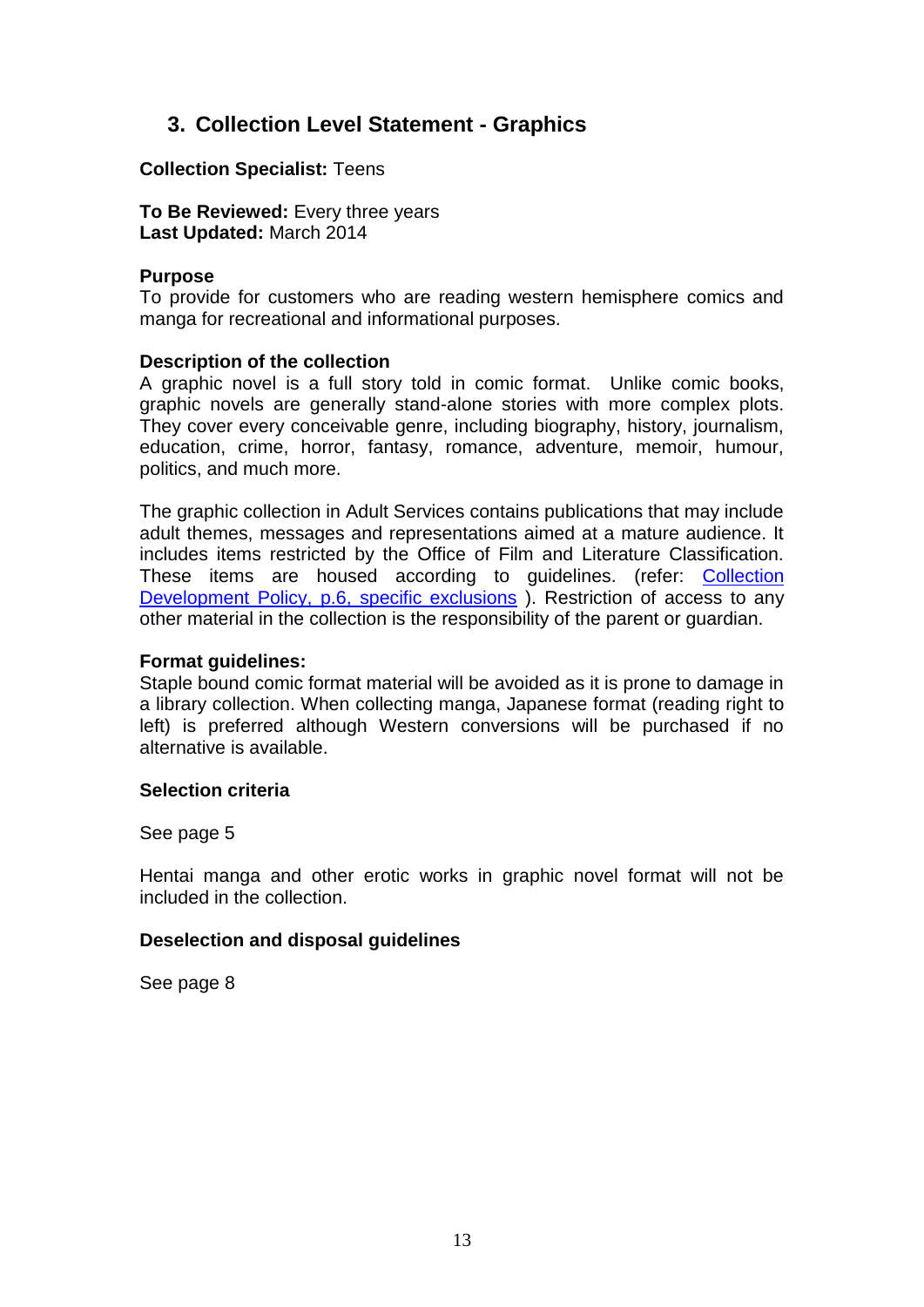# **4. Collection Level Statement - MultiMedia**

**Collection Specialist:** MultiMedia

**To Be Reviewed:** Every three years **Last Updated:** 20 March 2014

#### **Purpose**

To provide a wide variety of multimedia items that are suitable for recreational and educational purposes.

This statement does not include electronic resources. They are covered by the Electronic Resources Collection Level Statement.

#### **Description of the collection**

The multimedia collection is for all ages and currently includes puzzles, games, video games, music CDs and audiovisual material. The collection includes items restricted by the Office of Film and Literature Classification [\(refer to Collection Development Policy, Appendix 6, p. 29\).](#page-28-0) Children's items will have the rating of G or PG only.

### **Format guidelines**

Formats that have been superceded by newer versions or are no longer being produced will not be considered for purchase. If these formats are currently held by the library they may be phased out of the collection by natural attrition or targeted weeding.

Public requests for new digital formats will be considered on their own merits.

Only items that adhere to the New Zealand zoning region will be purchased (DVDs -zone 4 and Multizone, Blu-Rays – Zone B and Multizone are suitable)

Also (see [Appendix 10\)](#page-36-0)

#### **Criteria for selection**

See page 5

#### **Deselection and disposal guidelines**

See page 8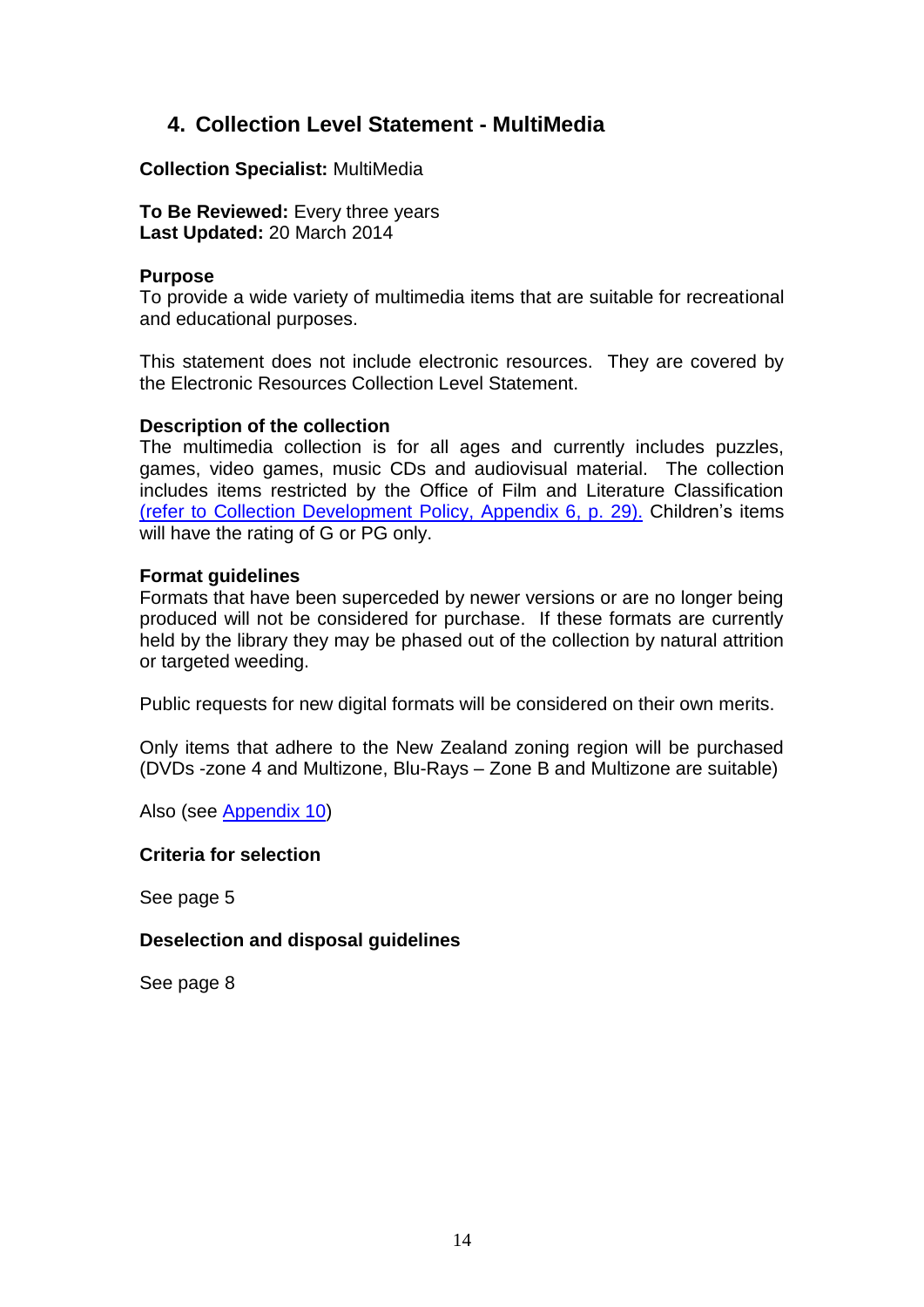# **5. Collection Level Statement – Non- Fiction Collections**

**Collection Specialist:** Adults, Teens, Children's

**To Be Reviewed:** Every three years **Last Updated:**

**Purpose:** To support the informational, educational, cultural and recreational needs of the community by providing timely, accurate information and by offering a wide and balanced range of opinions and viewpoints. These collections are purchased to cater for diverse needs and reading levels and are available in a variety of formats.

### **Description of the collection**

Non-fiction deals exclusively with factual (or, at least, assumed factual) events, descriptions, observations, etc.

The Adults non-fiction collection is aimed at adults and contains a range of formats and reading levels. It consists of:

- Adults non-fiction material that supports topical subjects as well as recreational and informational needs.
- Adult literacy
- English for Speakers of Other Languages
- World languages material (includes children's material)
- Library Studies material that supports staff professional development and people undertaking study in the area of Library and Information Science.

The Teen non-fiction collection is aimed at teenagers between the ages of 13 and 18. It consists of:

- YA non-fiction material in a range of formats that supports teenagers current interests and informational needs.
- NCEA study quides single copies of these titles are purchased in core subject areas. In the interests of fairness to our customers, these items are permanently in a Fast Track status, meaning that they are issued for two weeks only, and are unable to be renewed.

The Children's non-fiction collection is aimed at children between the ages of 0 and 13 years and their families. It consists of:

- Junior non-fiction material in a range of formats that supports children's current interests and informational needs, as well as supplementing the resources of school libraries.
- Parent collection material in a range of formats aimed at parents and caregivers that complement resources in the Adults non-fiction collection.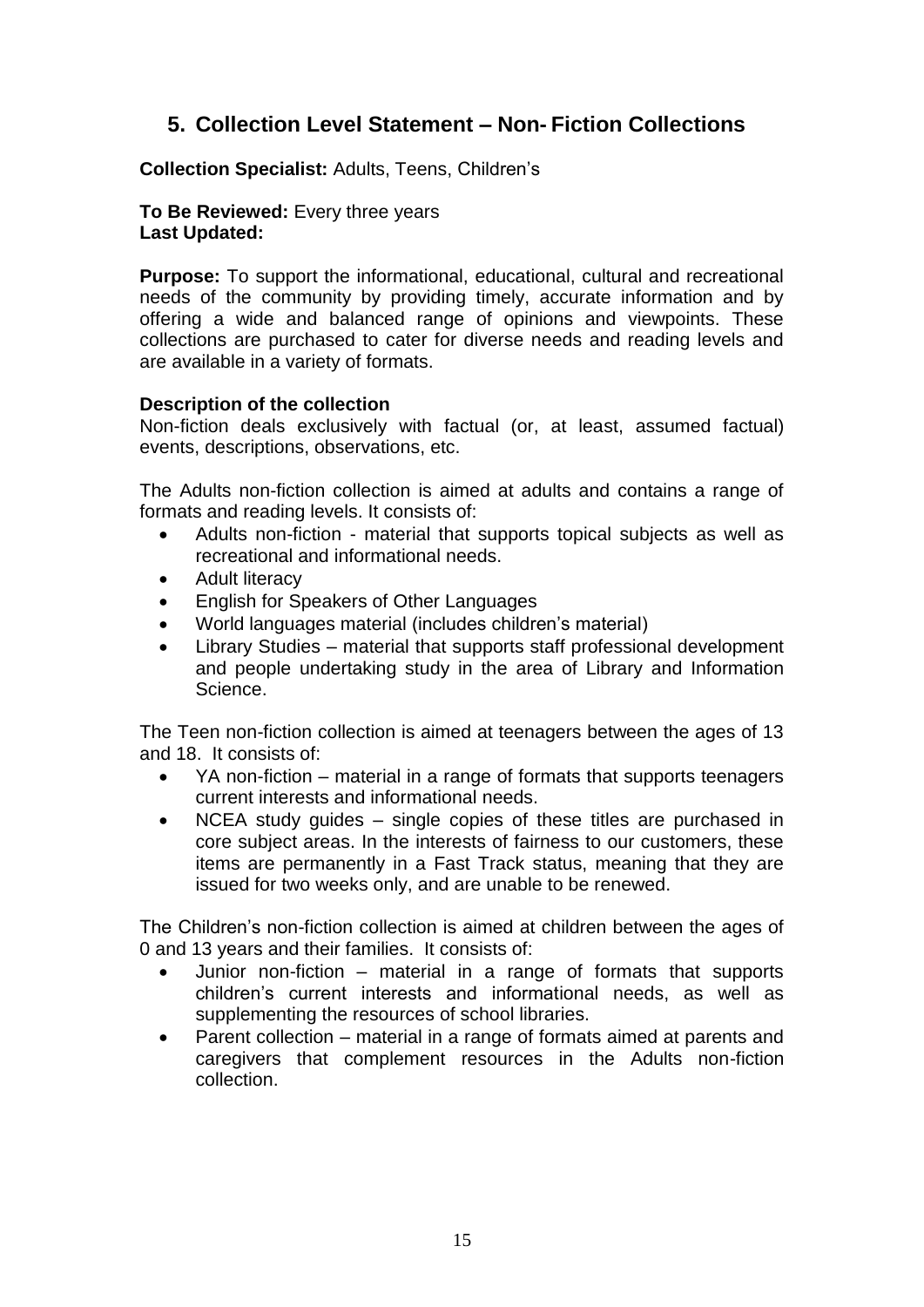### **Format guidelines:**

Non-fiction items are purchased in a variety of formats with consideration being given to ease of access e.g. audiobooks, large print, eBooks and eAudiobooks.

### **Selection for criteria**

See page 5

### **Deselection and disposal guidelines**

See page 8

#### **Notes:**

• Being aware that there is more demand for certain formats in some areas e.g. large print in Adults not in teens and children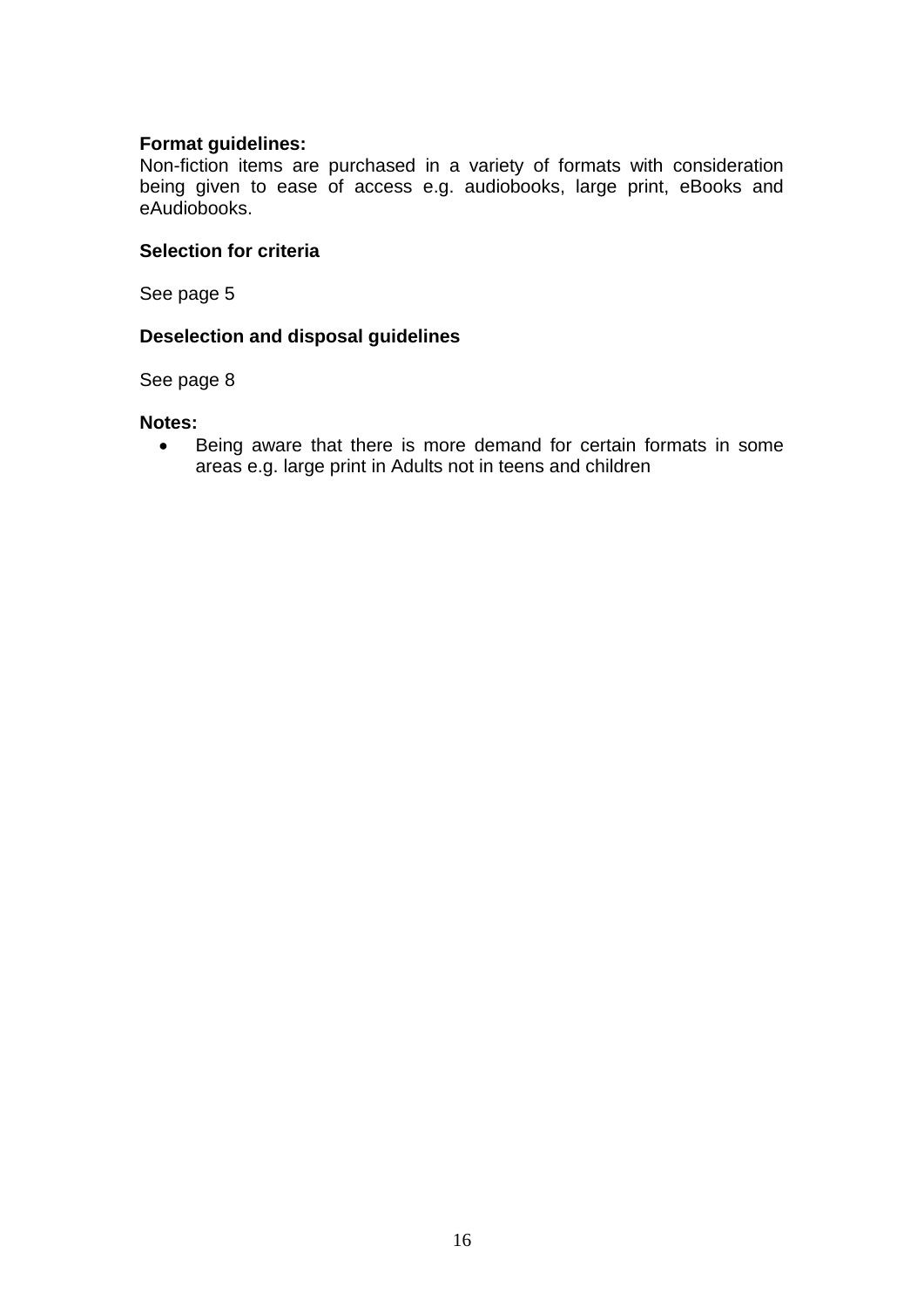# **6. Collection Level Statement – Non-Lending Items**

**Collection Specialist: Manager –** Heritage & Collections, Non Fiction, Children's

**To Be Reviewed:** Every three years **Last Updated:**

### **Purpose**

To ensure that material is available at all times the non-lending collection is only for use in the library. It includes heritage items and items for study or research purposes. Identification from customers may be required as there are restrictions on access to some material.

### **Description of the collection**

The non-lending collection is aimed at students and researchers and contains material in a variety of formats which may include photographs, maps, videocassettes, and CDs. It contains rare, valuable and irreplaceable items e.g. the oldest book in the collection is a 1615 edition of a work by Diogenes. The main access point to the non-lending collection is through the library's online catalogue as not all areas are available for browsing.

### **For further information see [Appendix 12](#page-38-0)**

### **Format guidelines**

Material is collected which covers all formats and where print and digital formats are available customers may be referred to external online resources.

#### **Selection criteria**

See page 5

### **Deselection and disposal guidelines**

See page 8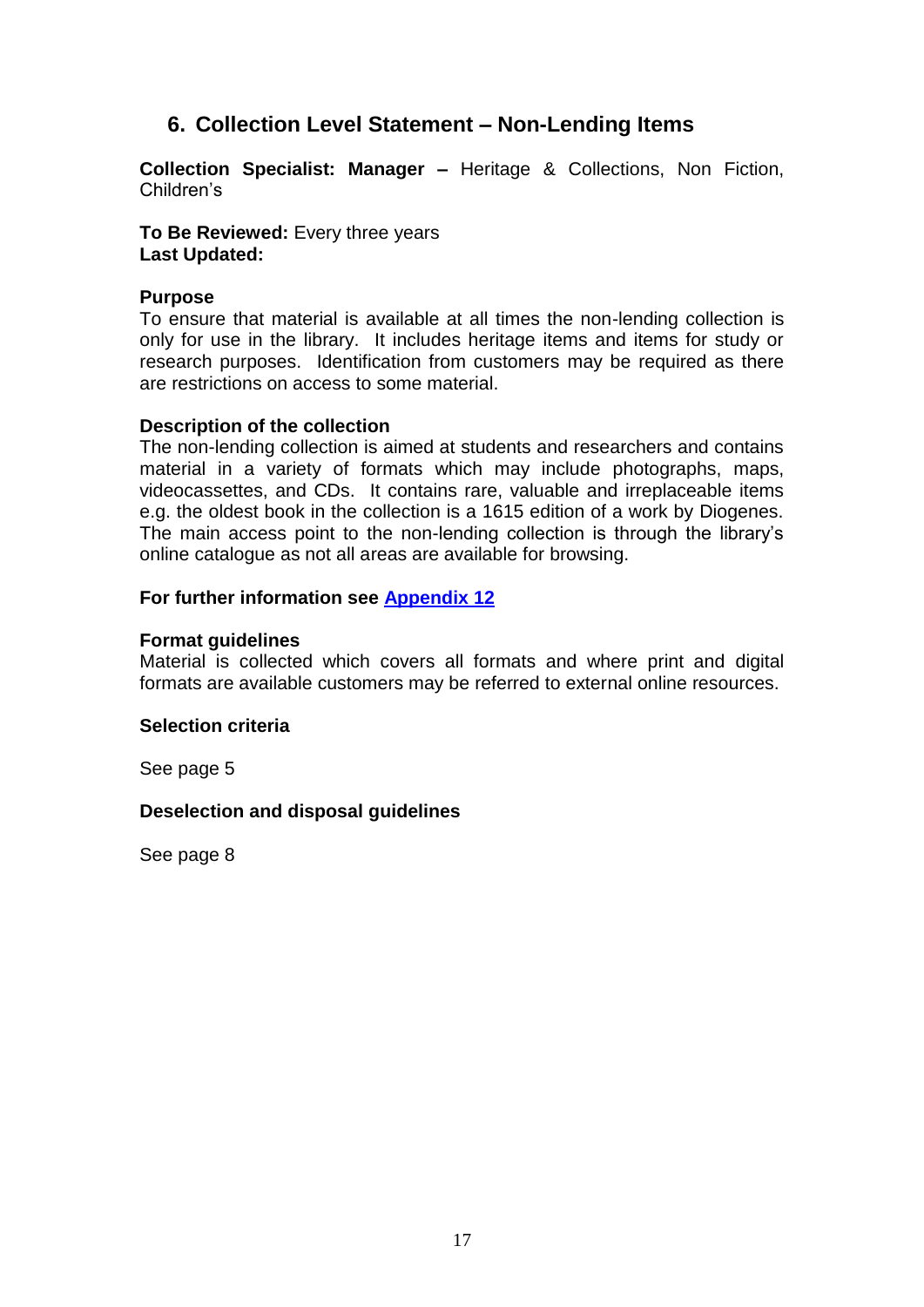# **7. Collection Level Statement - Serials**

**Collection Specialist:** Serials

**To Be Reviewed:** Every three years **Last Updated:** September 2014

#### **Purpose**

Serials supplement the print and electronic resources and are intended to support the overall collection. They provide current information often before it is available in other print forms.

### **Description of the collection**

The term 'serial' encompasses publications issued in successive parts, appearing at regular or irregular intervals and intending to be continued indefinitely. Serials include magazines, newspapers, journals, proceedings, and transactions of societies. The collection encompasses paper, digital, microfiche and microfilm formats.

The collection aims for a balance among the various areas of general and special-interest subjects.

Magazines – The collection contains popular and best-selling magazines which contain articles and illustrations, often on a particular subject or aimed at a particular readership. These provide current cultural awareness.

Journals – are magazines which have articles relating to a particular subject, statistical information, or peer-reviewed research reports.

Newspapers – the library subscribes to all local newspapers and most New Zealand daily newspapers. Newspapers, especially international ones, are also available as an e-resource.

Government and other official publications – The library is a government depository and holds copies of the Appendix to Journals of the House of Representatives (AJHR), New Zealand Gazette, New Zealand Statutes, Parliamentary Papers, Statutory Regulations, and publications produced by Statistics New Zealand. Local and regional government reports are also held. Increasingly these publications are becoming available as an electronic resource.

**Format guidelines:** costs and availability are taken into account when subscribing to the print and/or electronic version of newspapers, magazines and journals.

#### **Selection criteria**

See page 5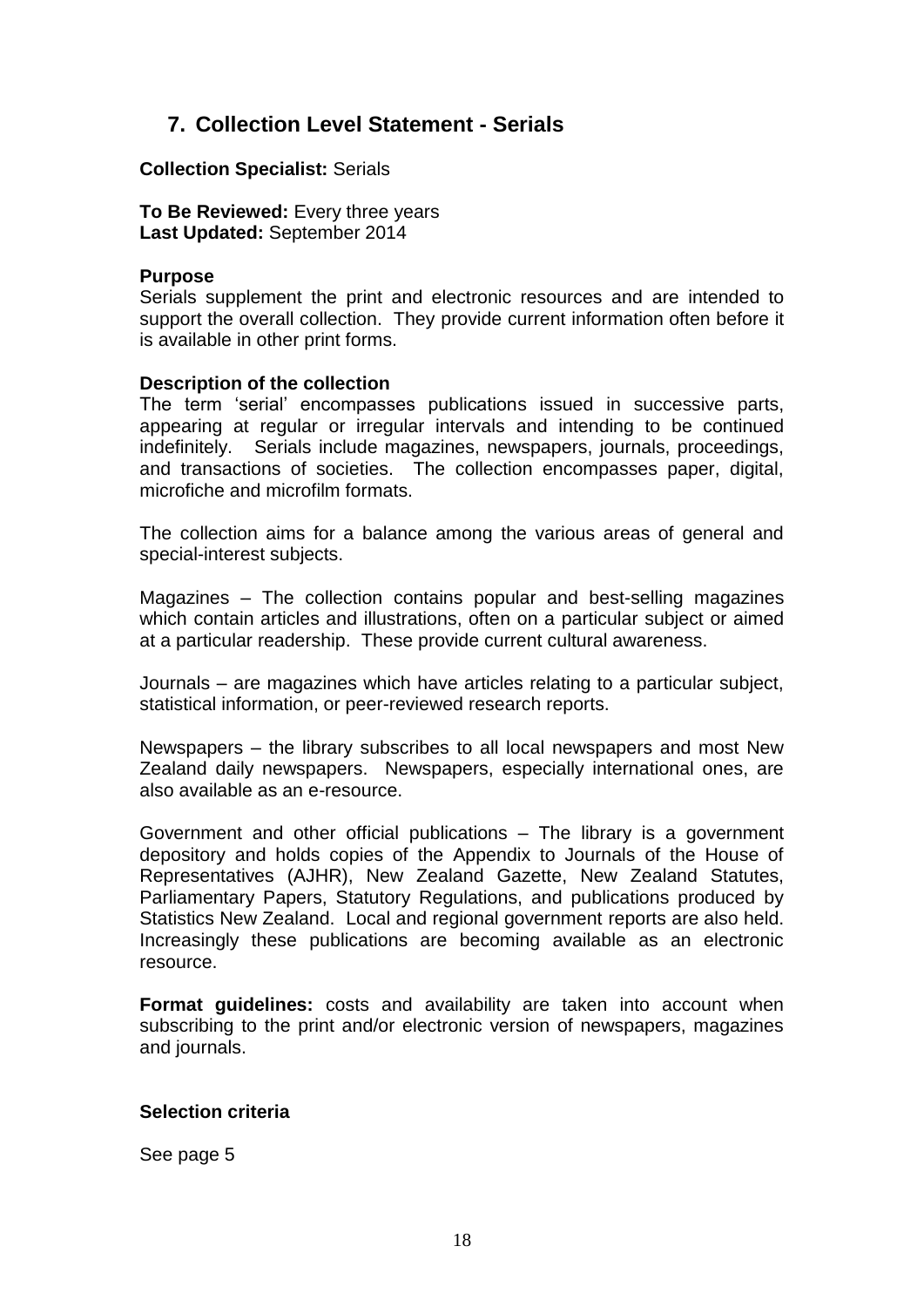# **Deselection and disposal guidelines**

See page 8

### **Notes:**

 Being aware of changes to the repository library scheme for Government documents.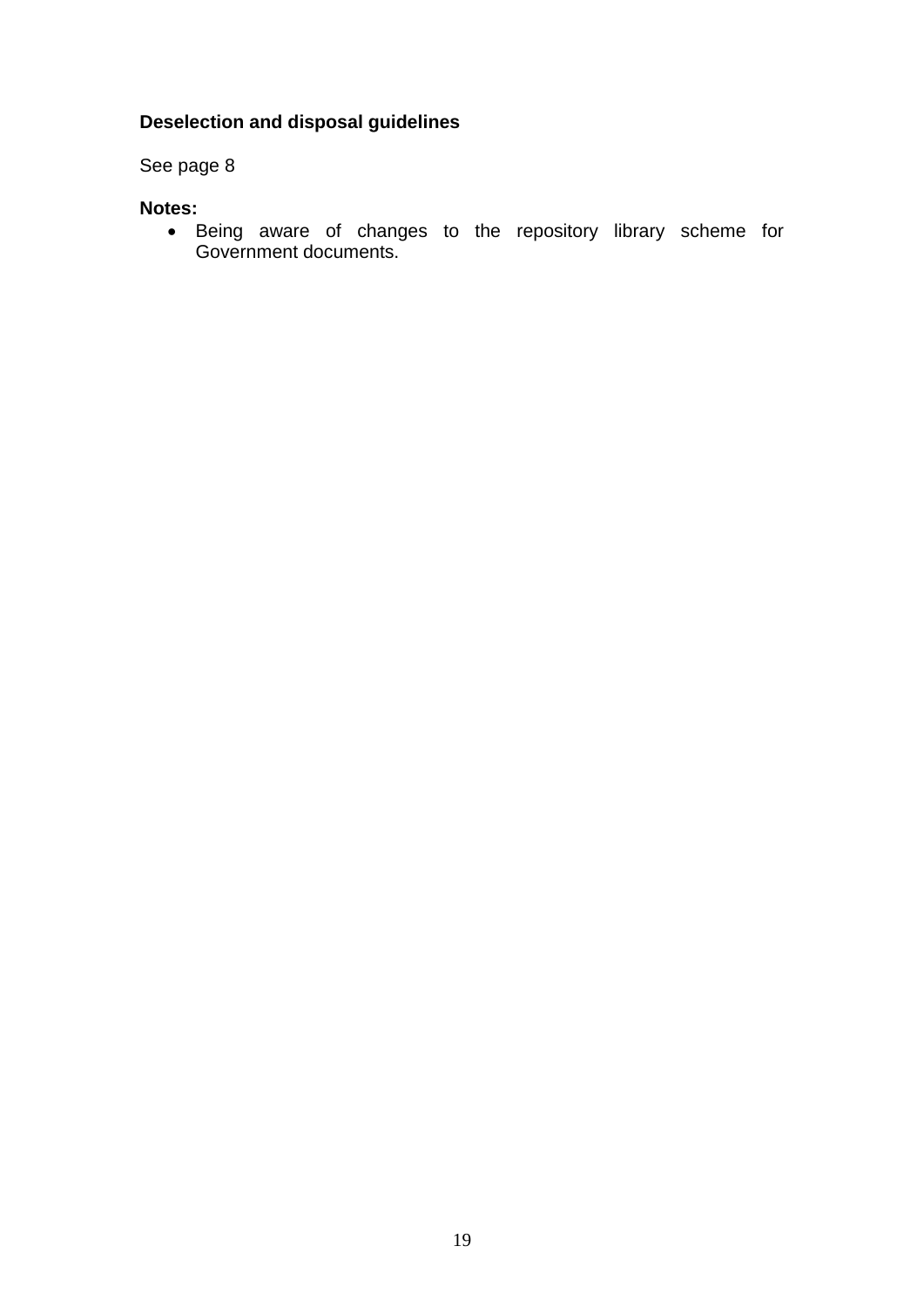# <span id="page-19-0"></span>**Appendix 1 – Access to Information**

Access To Information

Statement adopted by the Council of the New Zealand Library Association, May 11, 1978. Revised statement adopted by the Council of the Library and Information Association of New Zealand Aotearoa November 17, 2002.

The Library and Information Association of New Zealand Aotearoa asserts that:

- 1. Free circulation of information safeguards our democratic society.
- 2. The members of our society have a fundamental right of access to information. A basic right of citizens in a democratic society is access to information on matters which affect their lives. At times the interests of the individual have to be subordinated to the interests of the community in such matters as development of energy and mineral resources, industry, town planning, transportation etc. Citizens have a right to be informed of the facts involved and to participate in the decision-making process, e.g. when activities such as massive alterations to the landscape and its use are proposed. The right to be informed, to be consulted, and to intervene is essential and fundamental to the democratic process. The Association recommends that web based information should comply with W3C guidelines (1). <http://www.w3.org/TR/WAI-WEBCONTENT>
- 3. Equally, members of our society have a right to privacy and to protection from misuse and exploitation of information. A balancing right to that of access to information is that of the community as a whole, and of its members, not to suffer from the misuse and exploitation of the freedom of access to information. There is a growing trend to store information relating to individuals in centralised computer data bases. This undoubtedly facilitates the activities of administration, law enforcement, commerce, and industry, but citizens must be assured that information relating to them is not detrimental to their interests through inaccuracy or through exposure to the scrutiny of those who have no proper interest in it.
- 4. It is a basic function of democratic government to ensure and balance these at times contradictory rights: that citizens are not denied access to information and that their privacy is protected. Those who govern must ensure that citizens are not impeded in access to information touching themselves as individuals or as members of the community, and that they are protected from inaccuracy and improper exploitation of information.
- 5. Information providers should demonstrate a commitment to responsibilities under the Treaty of Waitangi. Staff providing information should be familiar with basic protocol and tikanga and have some understanding of Te Reo Māori.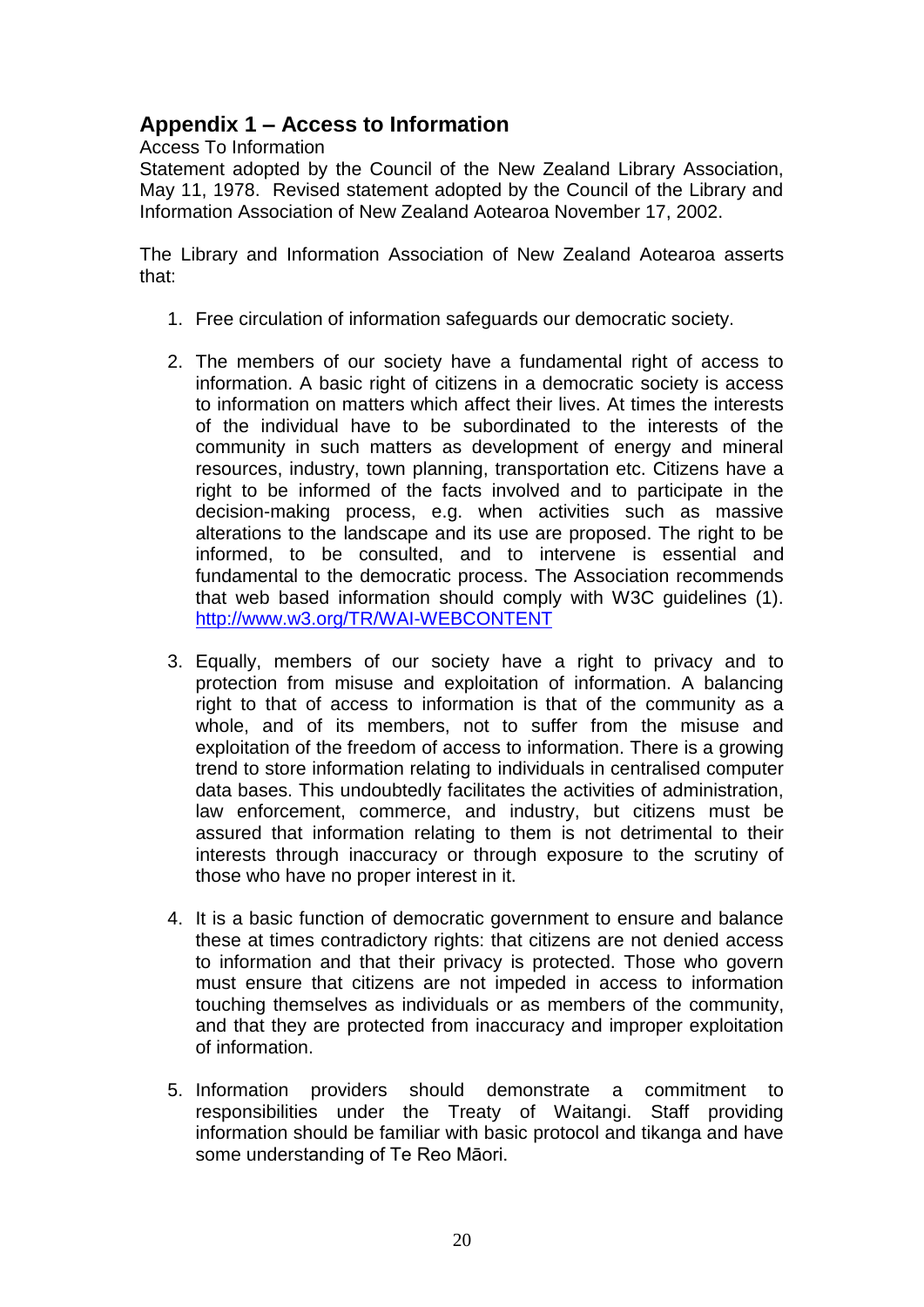- 6. Libraries, and particularly public libraries, are prime agencies for the dissemination of information. Librarians have a duty to acquire, organise, and provide access to information freely to the communities they serve. The basic aim of library services is the acquisition, organisation, and circulation of information. Librarians have a duty to fulfill this aim, particularly as it relates to the collection, organisation, and circulation of information on matters which affect individual members of the community or the community as a whole. The Library and Information Association of New Zealand Aotearoa LIANZA Statement supports all measures which will improve the ability of libraries to serve as public access points for information.
- 7. Funders of information providers should provide adequate financial support to ensure that the special needs of disabled people, when accessing information, are met.
- 8. Government agencies national and local, Parliament, State Departments, public corporations, and other authorities – have a duty to make reports and other documents widely available for consideration by all citizens free of charge. The key way of doing this is to use the existing nationwide network of public libraries, which are open for all to use. It is not enough to send a selection of government publications to some libraries weeks after they have been released. If the public is to participate meaningfully and effectively, there must be quick and complete supply of new laws, reports and documents to public libraries as soon as they become available. Citizens requiring this type of information should not have to rely solely on news media reports, especially if they live outside Wellington.
- 9. The Library and Information Association of New Zealand Aotearoa recognises that it may be difficult at times to reconcile these principles of access to information and protection against the misuse of that access, but it insists that the right to be informed should be the chief consideration.
- 10.This statement should be read in combination with other Statements of the Library and Information Association of New Zealand Aotearoa on Intellectual Freedom, Confidentiality of Library Records, and Displays in Public Libraries.

Footnote 1.

The guidelines discuss accessibility issues and provide accessible design solutions. They address typical scenarios that may pose problems for users with disabilities such as vision, hearing, physical disability, etc.

<https://lianza.org.nz/our-work/projects/lianza-statements/other-statements-0> (10 July 2017)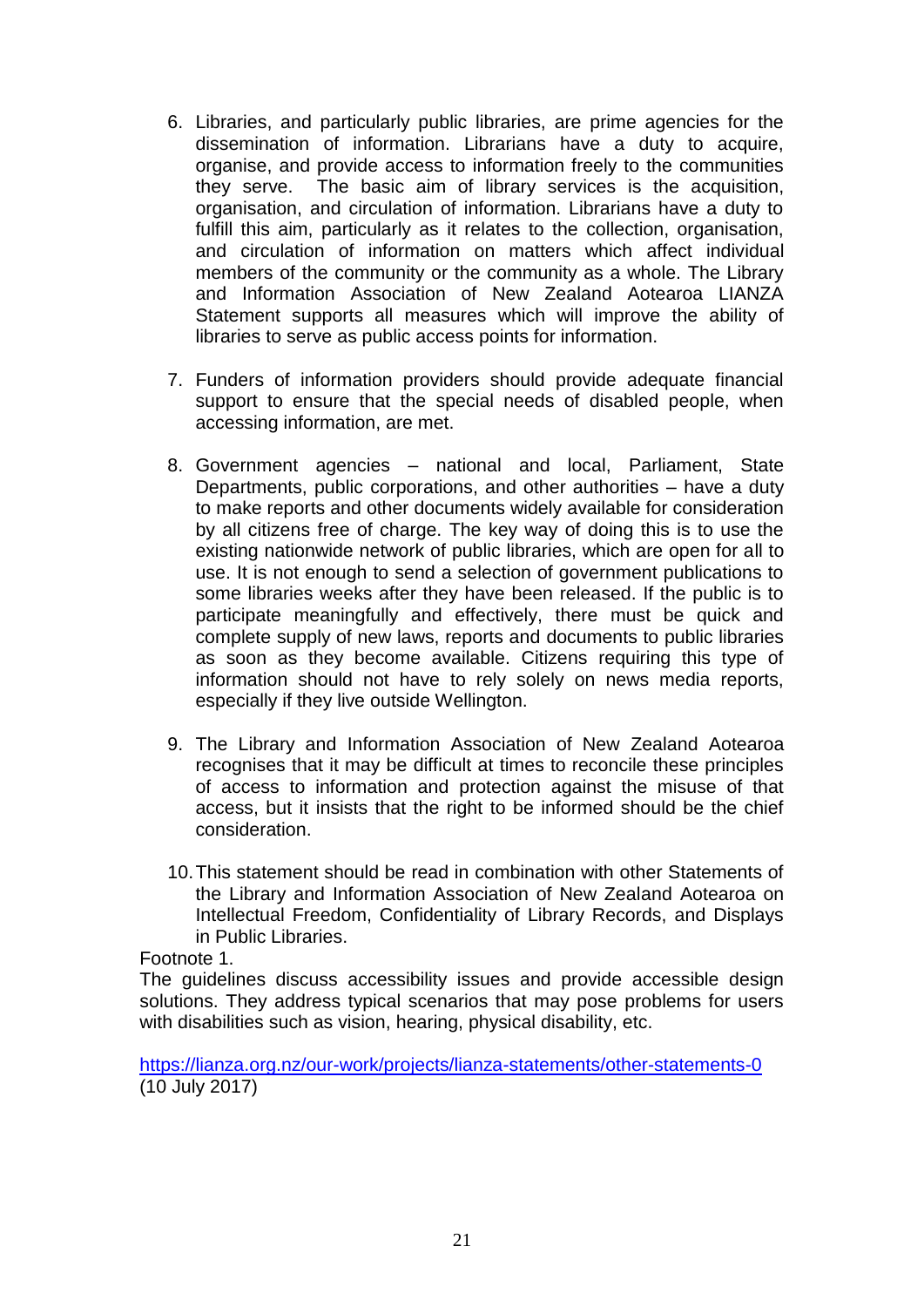# <span id="page-21-0"></span>**Appendix 2 – LIANZA Statement on Intellectual Freedom**

LIANZA Statement on Intellectual Freedom

Statement adopted by the Council of the Library and Information Association New Zealand Aotearoa, 21 March 2002 (replaces the LIANZA Statement on Censorship).

- 1. Society creates libraries as institutions to store and make available knowledge, information, and opinions and to facilitate the enjoyment of learning and creativity in every field. Every library has a responsibility to provide its users with the widest range of information materials possible, which are within the constraints of its budget, relevant to its users' requirements, and which represent the spectrum of points of view on the topic held in the community.
- 2. Librarians have a responsibility to ensure that the selection and availability of information materials is governed solely by professional considerations. In so doing, they should neither promote nor suppress opinions and beliefs expressed in the materials with which they deal. These professional considerations include the use of knowledge, skills, collection management experience, and collection development policies to make decisions on what is selected for the library collection.
- 3. No information resources should be excluded from libraries because of the opinions they express; nor because of who the author is; nor on the grounds of the political, social, moral or other views of their author.
- 4. No library materials should be censored, restricted, removed from libraries, or have access denied to them because of partisan or doctrinal disapproval or pressure. This includes access to web-based information resources.
- 5. Librarians should resist all attempts at censorship, except where that censorship is required by law. Librarians are free to request, and to lobby for, the repeal of laws, which compromise the principles set out in this statement.

<https://lianza.org.nz/our-work/projects/lianza-statements/other-statements-0> (10 July 2017)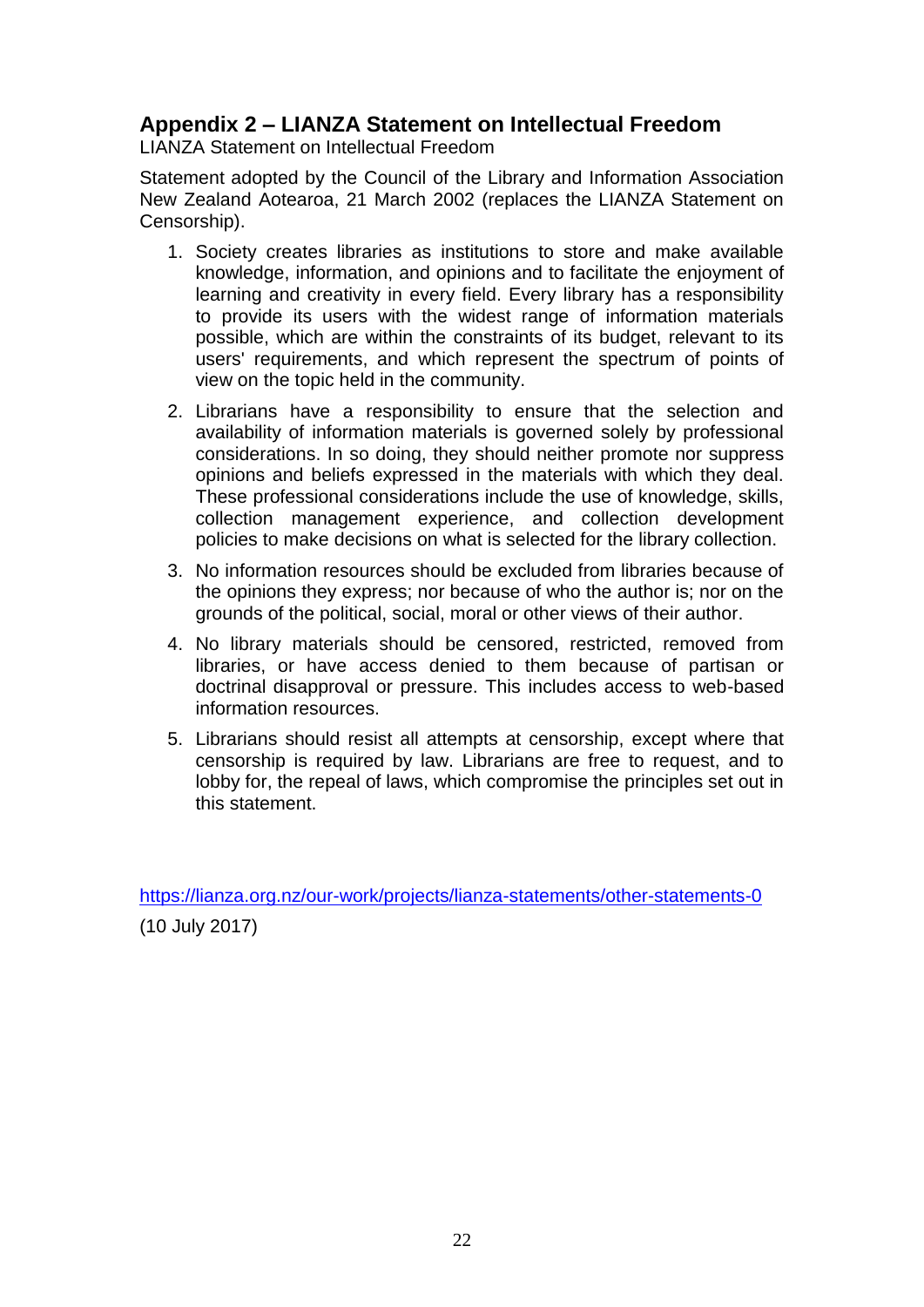# <span id="page-22-0"></span>**Appendix 3 – Library Services to Children and Young People**

### **Library Services to Children and Young People**

Statement prepared by the Library and Information Association of New Zealand Aotearoa.

LIANZA has adopted this statement for use by the Library and Information Profession in New Zealand, to ensure children and young people are given access to library and information services in accordance with the UN Convention on the Rights of the Child.

See also the LIANZA Statement on Discrimination.

### **Access to Information and Library Services**

LIANZA acknowledges the right of all children to seek, receive and impart information and ideas of all kinds.

LIANZA recognises the importance of access to information for children and young people in a way that will enrich, support and develop the interests, information and leisure of New Zealand youth.

LIANZA encourages the provision of materials that will stimulate and develop the appreciation and use of both English and Te Reo Māori from an early age.

LIANZA encourages library services to provide materials that encourage diversity, and are representative of different religious, ethnic and cultural groups within society.

Materials available to children and young people should contain numerous points of view, to encourage the development of critical thinking and informed judgments of the reader.

Library services should be available free of charge, to enable children and young people access to information and resources that might not otherwise be available to them.

LIANZA encourages libraries to have a clear policy on the use of the internet by children and young people. Libraries should have clear guidelines for children and their parents regarding not using the internet to search for pornographic, violent or discriminatory material.

[https://lianza.org.nz/our-work/projects/lianza-statements/services-children](https://lianza.org.nz/our-work/projects/lianza-statements/services-children-and-young-people-0)[and-young-people-0](https://lianza.org.nz/our-work/projects/lianza-statements/services-children-and-young-people-0) (17 July 2017)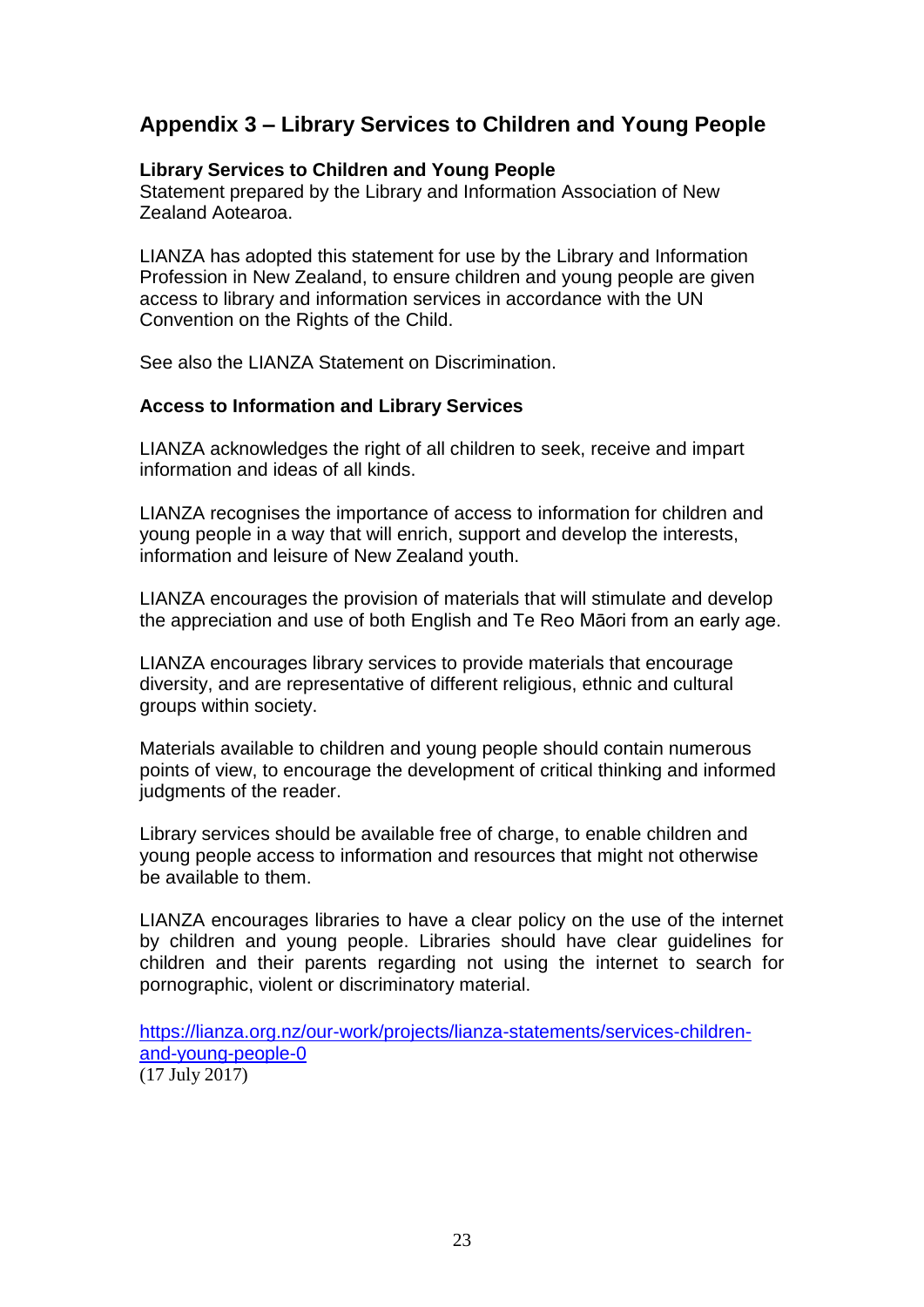# <span id="page-23-0"></span>**Appendix 4 – UNESCO Public Library Manifesto**

UNESCO Public Library Manifesto

### **A Gateway to Knowledge**

Freedom, Prosperity and the Development of society and individuals are fundamental human values. They will only be attained through the ability of well-informed citizens to exercise their democratic rights and to play an active role in society. Constructive participation and the development of democracy depend on satisfactory education as well as on free and unlimited access to knowledge, thought, culture and information.

The public library, the local gateway to knowledge, provides a basic condition for lifelong learning, independent decision-making and cultural development of the individual and social groups.

This Manifesto proclaims UNESCO's belief in the public library as a living force for education, culture and information, and as an essential agent for the fostering of peace and spiritual welfare through the minds of men and women.

UNESCO therefore encourages national and local governments to support and actively engage in the development of public libraries.

### **The Public Library**

The Public Library is the local centre of information, making all kinds of knowledge and information readily available to its users.

The services of the public library are provided on the basis of equality of access for all, regardless of age, race, sex, religion, nationality, language or social status. Specific services and materials must be provided for those who cannot, for whatever reason, use the regular services and materials, for example linguistic minorities, people with disabilities or people in hospital or prison.

All age groups must find material relevant to their needs. Collections and services have to include all types of appropriate media and modern technologies as well as traditional materials. High quality and relevance to local needs and conditions are fundamental. Material must reflect current trends and the evolution of society, as well as the memory of human endeavour and imagination.

Collections and services should not be subject to any form of ideological, political or religious censorship, nor commercial pressure.

### Missions of the Public Library

The following key missions which relate to information, literacy, education and culture should be at the core of public library services:

creating and strengthening reading habits in children at an early age;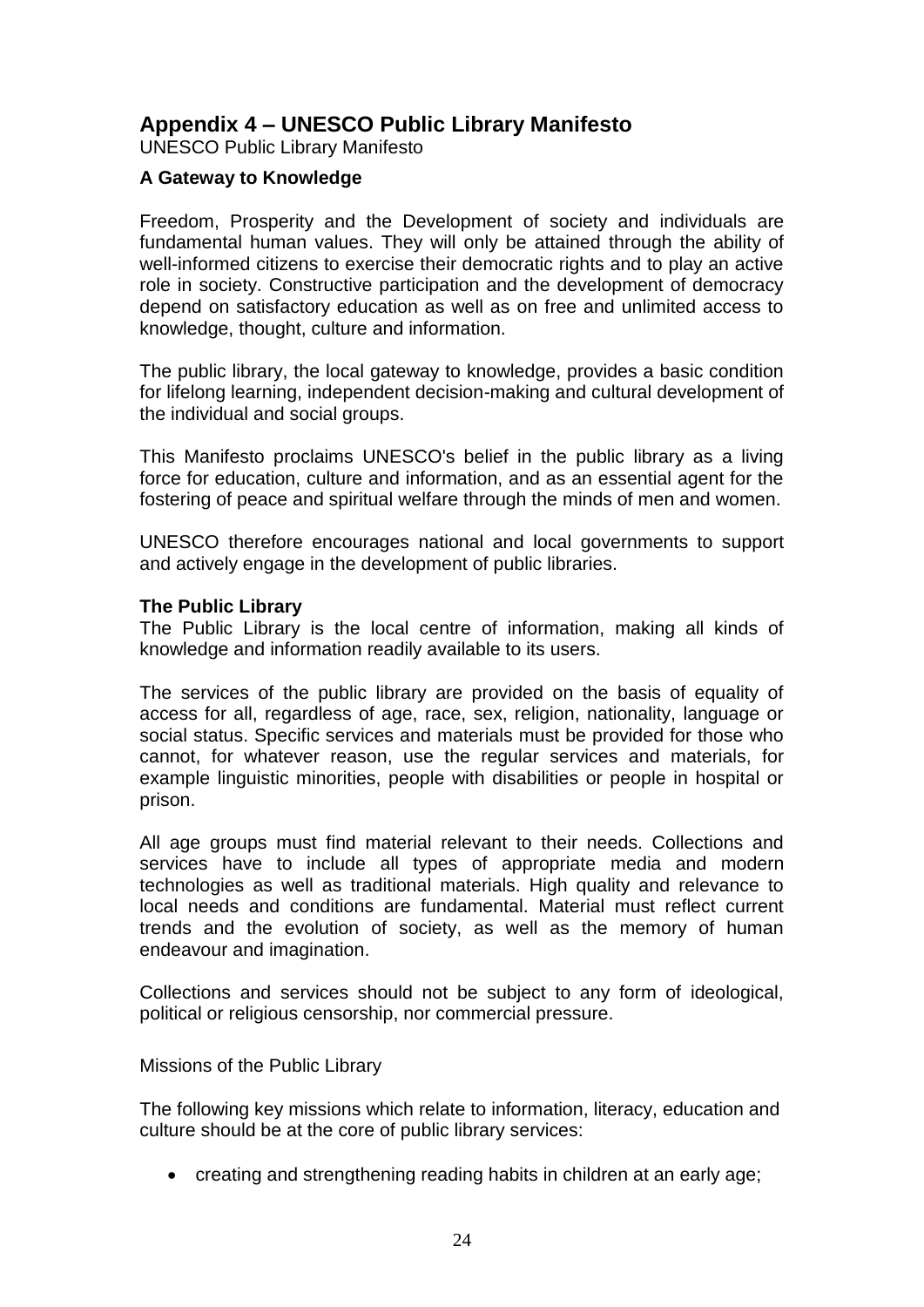- supporting both individual and self conducted education as well as formal education at all levels;
- providing opportunities for personal creative development;
- stimulating the imagination and creativity of children and young people;
- promoting awareness of cultural heritage, appreciation of the arts, scientific achievements and innovations;
- providing access to cultural expressions of all performing arts;
- fostering inter-cultural dialogue and favouring cultural diversity;
- supporting the oral tradition;
- ensuring access for citizens to all sorts of community information;
- providing adequate information services to local enterprises, associations and interest groups;
- facilitating the development of information and computer literacy skills;
- supporting and participating in literacy activities and programmes for all age groups, and initiating such activities if necessary.

### **Funding, Legislation and Networks**

The Public Library shall in principle be free of charge. The public library is the responsibility of local and national authorities. It must be supported by specific legislation and financed by national and local governments. It has to be an essential component of any long-term strategy for culture, information provision, literacy and education.

To ensure nationwide library coordination and cooperation, legislation and strategic plans must also define and promote a national library network based on agreed standards of service.

The public network must be designed in relation to national, regional, research and specific libraries as well as libraries in schools, colleges and universities.

### **Operation and Management**

A clear policy must be formulated, defining objectives, priorities and services in relation to the local community needs. The public library has to be organized effectively and professional standards of operation must be maintained.

Cooperation with relevant partners - for example, user groups and other professionals at local, regional, national as well as international level - has to be ensured.

Services have to be physically accessible to all members of the community. This requires well situated library buildings, good reading and study facilities, as well as relevant technologies and sufficient opening hours convenient to the users. It equally implies outreach services for those unable to visit the library.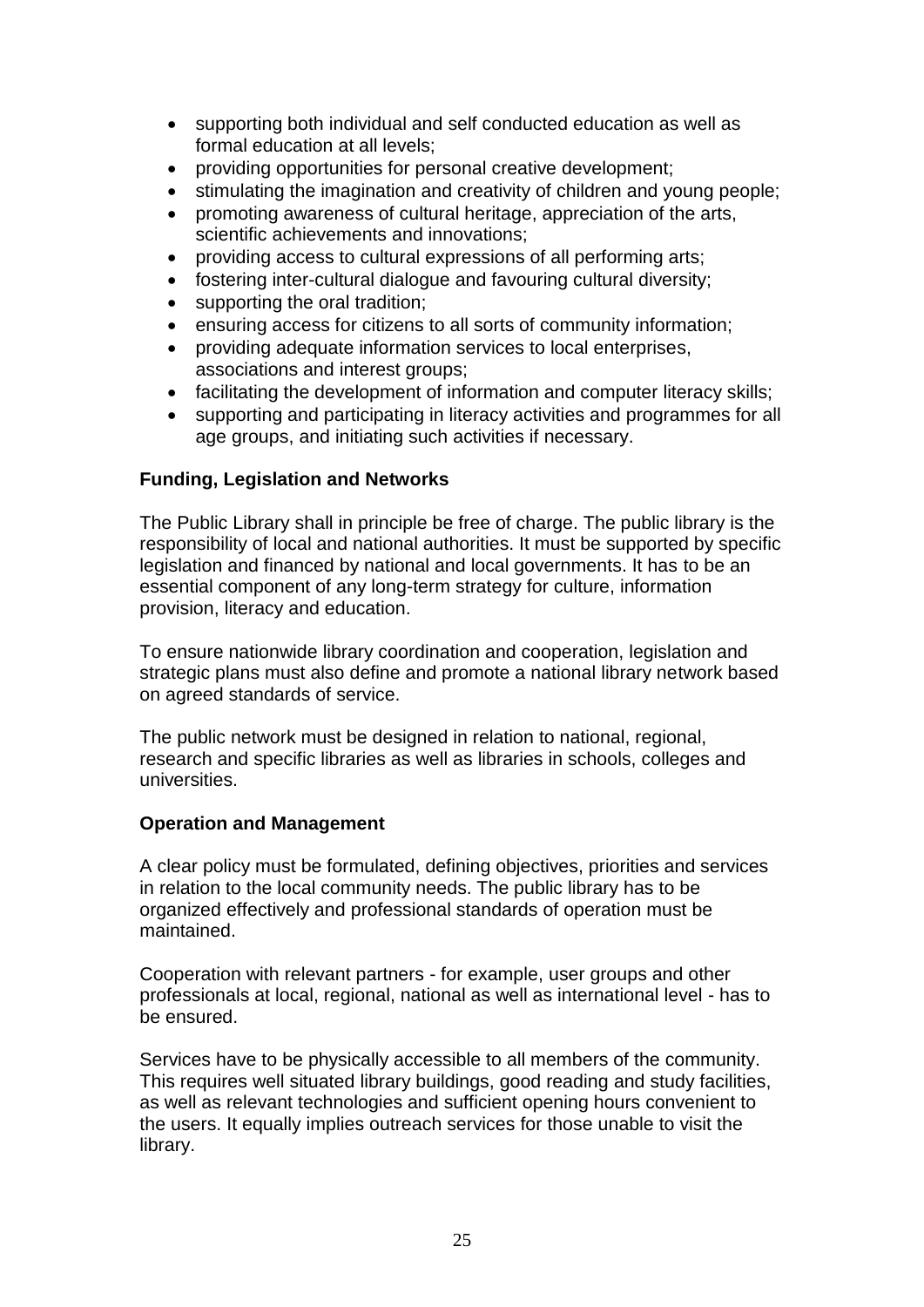The library services must be adapted to the different needs of communities in rural and urban areas.

The librarian is an active intermediary between users and resources. Professional and continuing education of the librarian is indispensable to ensure adequate services.

Outreach and user education programmes have to be provided to help users benefit from all the resources.

<https://www.ifla.org/publications/iflaunesco-public-library-manifesto-1994>

(17 July 2017)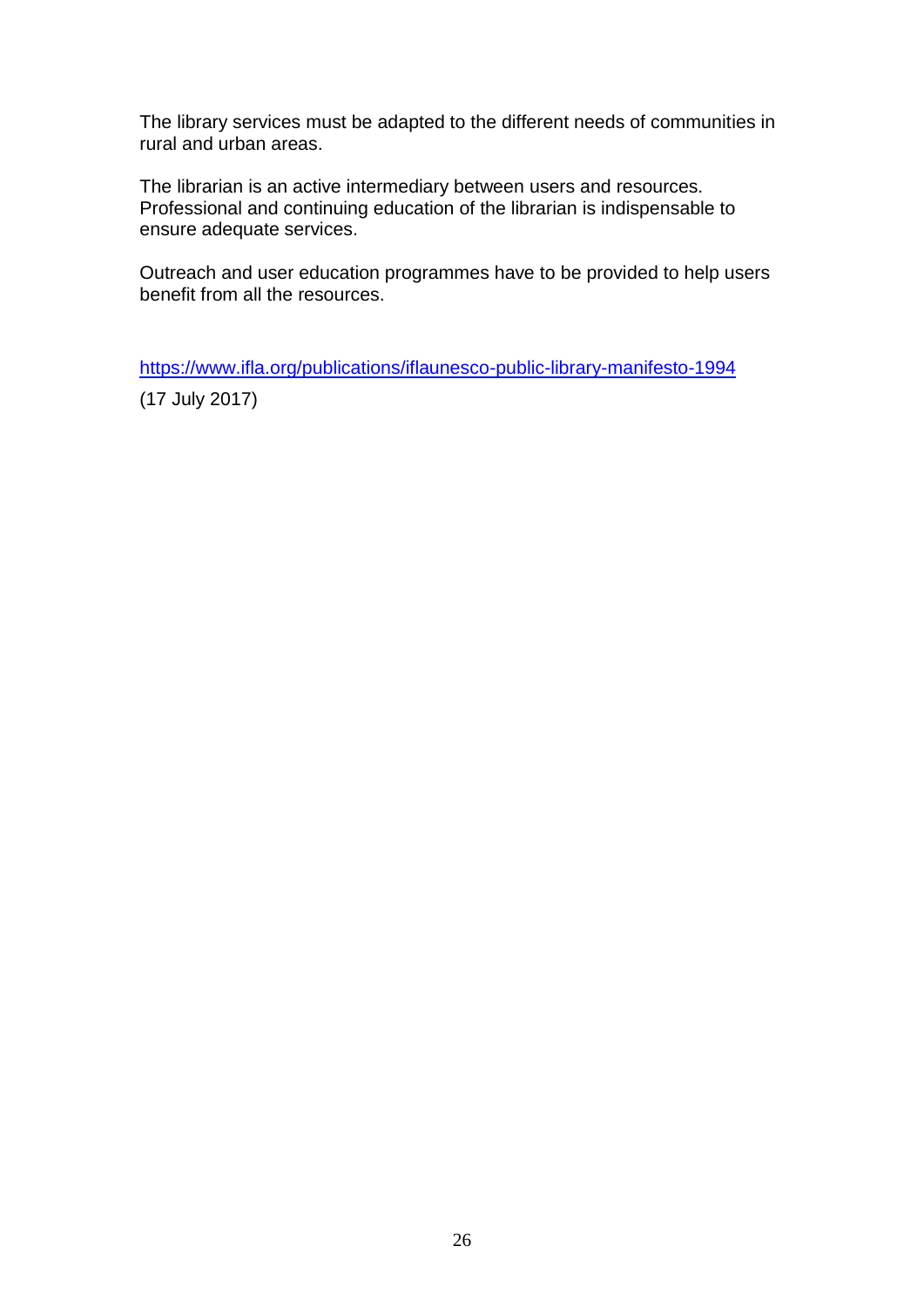# <span id="page-26-0"></span>**Appendix 5 – Request for reconsideration of Library resources**

### **Request for reconsideration of library resources.**

We appreciate your concerns and welcome your comments. If you would like a written response please include your name and address.

Requests will only be accepted from members of the library.

Please provide the following information on this resource:

| Author:                            | Publication date:    |
|------------------------------------|----------------------|
| Title:                             | Barcode of the item: |
| Format (book, DVD, magazine etc.): |                      |

Please describe what you find objectionable. Please be specific, citing page numbers and references.

Have your read, viewed, and listened to the entire work? If not, which parts?

Would you recommend this resource for a different age group or location? If so, please specify.

Can you suggest another resource to take its place?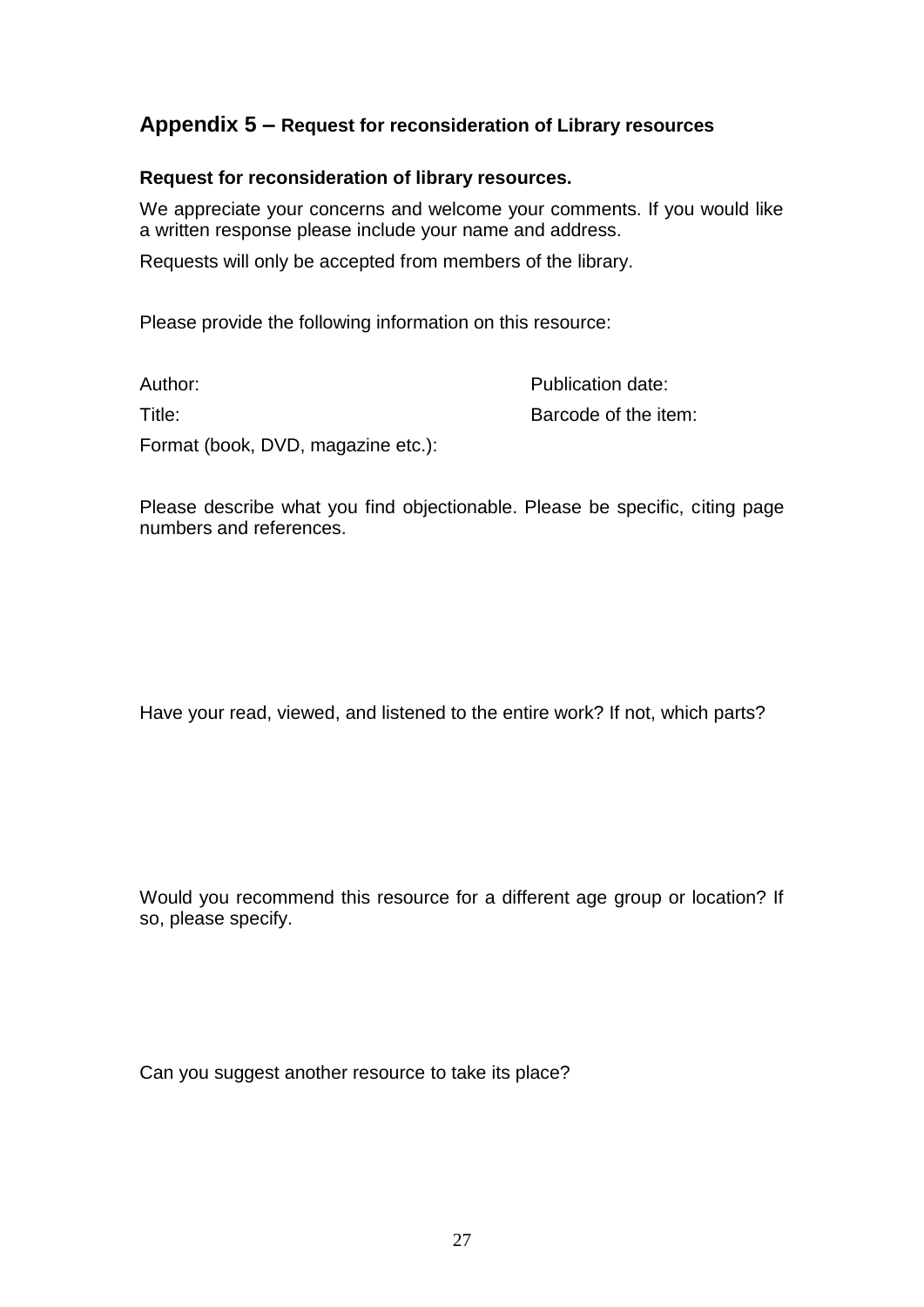What other comments would you like to make?

Please specify if you are acting as an individual or as the official spokesperson for an organization.

| Name:                |        |
|----------------------|--------|
| Address:             |        |
| Phone:               | Email: |
| Library card number: | Date:  |

Please mail or email to:

The Library Manager Invercargill City Libraries Private Bag 90111 Invercargill 9840

Email: help@ilibrary.co.nz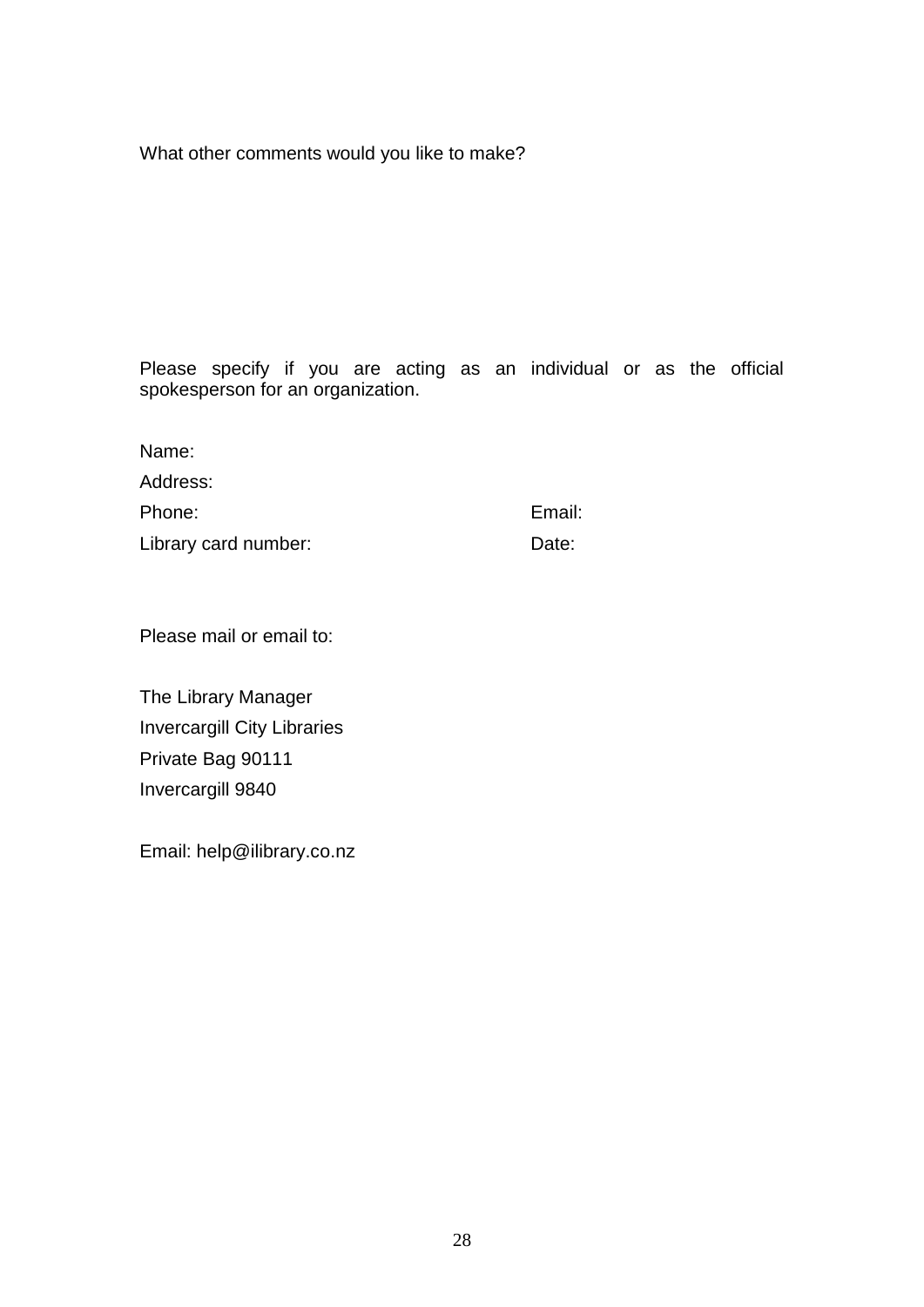# <span id="page-28-0"></span>**Appendix 6 – Government Acts**

The Films, Videos and Publications Classification Act 1993

This Act consolidates and amends the law relating to the censoring of films, videos, books and other material. It invests in the Office of Film and Literature Classification the authority to restrict or ban publications that:

"describe, depict, express or otherwise deal with matters such as sex, horror, crime, cruelty or violence in such a manner that availability of the publication is likely to be injurious to the public good."

Invercargill City Libraries are required to adhere to the decisions of the classification office. That is, to remove banned material, or to ensure restricted material is not issued to those under the specified age.

All DVDs purchased for Invercargill City Libraries must be labelled with the classification given by the Classification Office unless they fall into the areas which are specifically excluded by Section 8 of the Act.

The Copyright Act 1994 (currently under review)

The Copyright Act of 1994 and the subsequent Amendment Acts of 1997, 1998, 1999 and 2003 have several sections which apply to the work of public libraries, e.g. copying by librarians, rental of films, parallel importing.

LIANZA provides a comprehensive guide outlining the responsibilities of libraries in upholding the Act. (Millett, T., 2007). Invercargill City Libraries adhere to these guidelines.

The Protected Objects Act 1975

Section 3 of Schedule 4 (Categories of protected New Zealand objects) outlines the materials covered by the legislation:

"Documentary heritage objects

(1) In this category, unless the context otherwise requires -

collection means forming a collection assembled by a person, objects that originate from a common source, or objects devoted to a single theme, person, place, event, or thing

record means recorded information, in any format, created or received by a person or an organisation in the course of business undertaken by that person or organisation and stored in any format.

(2) Objects in this category include (but are not limited to) -

books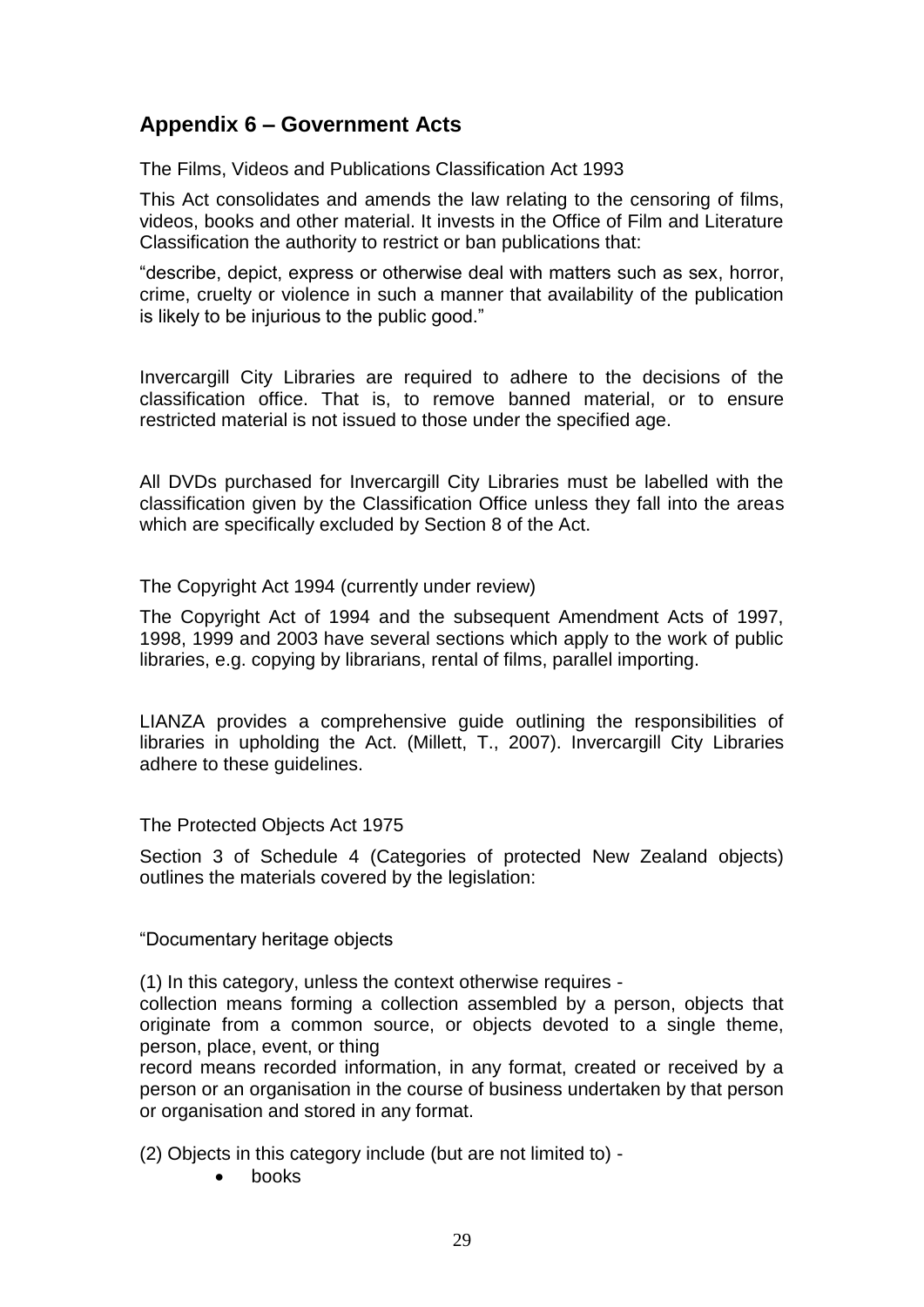- maps and other cartographic records
- photographs and negatives
- ephemera
- music scores
- film
- sound recordings
- cinematographic, video production, or any other production comprising moving images or recorded sound
- digitally born objects, supporting material, and applications and technical infrastructure important for their understanding.
- (3) An object is included in this category if it—

(a) is not represented by at least 2 comparable examples permanently held in New Zealand public collections; and (b) is—

- not less than 50 years old; or
- any unique document or collection of unique documents not less than 50 years old; or
- a public record and a protected record as defined by the Public Records Act 2005.

(4) This category does not include any document owned by its living creator who was born in or is related to New Zealand."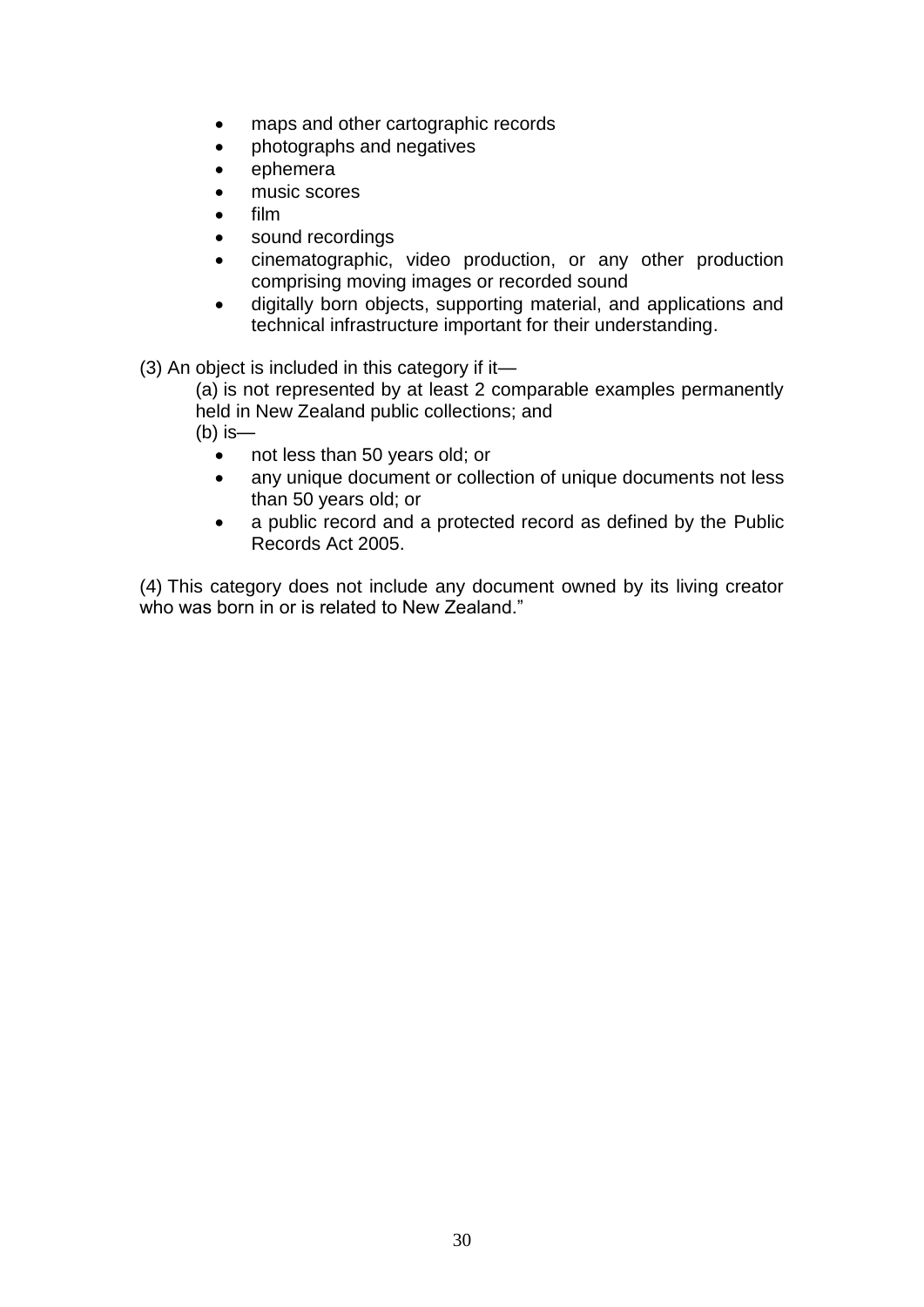# <span id="page-30-0"></span>**Appendix 7 – Electronic Resources**

EPIC Resources – These will be reviewed annually when subscriptions are renewed.

### **Ebsco**

Australia New Zealand Reference Centre / MasterFile Premier Library Aware/Novelist Plus Package

**ProQuest** Ancestry Library Edition

**Press Reader PressReader** 

**Encyclopedia Britannica** Britannica Library

**Bookery** Clarity English Programs – Road to IELTS

**Haynes** Haynes Manuals AllAccess

# **American Library Association**

RDA toolkit (staff use only)

Updated: April 2019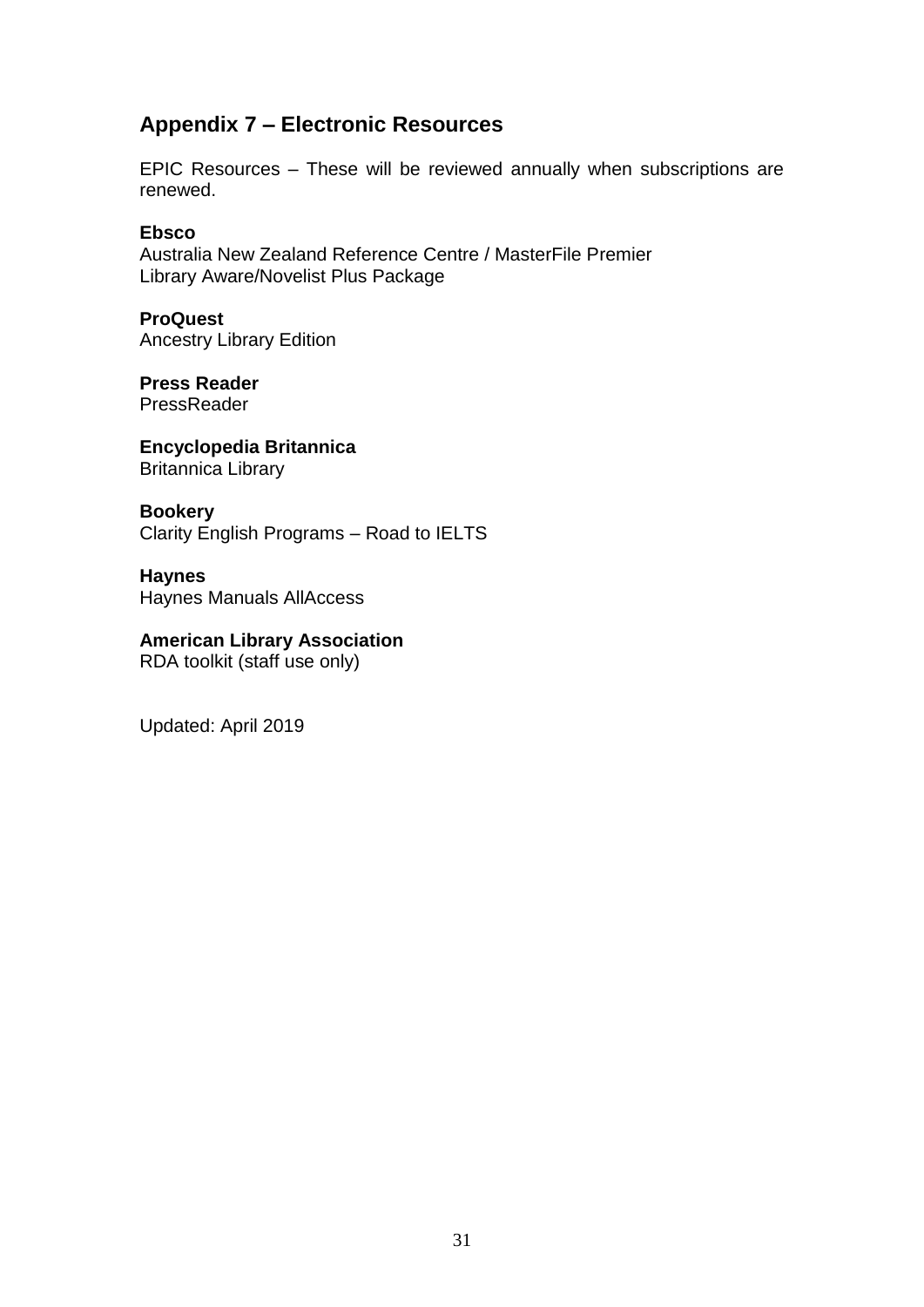# **Appendix 8 – Genre Descriptions Genre descriptions**

# **General**

### **Christian**

- Often publisher-based (Bethany House, Zondervan, Steeple Hill, Harvest House)
- Christian values
- "Expounds and illustrates a Christian world view in its plot, its characters, or both, or which deals with Christian themes in a positive way"

## **Historical**

- Realistic fiction set in the historical past (pre-1945)
- The action predates the life of the author (Philippa Gregory and *Ivanhoe* by Sir Walter Scott). *Pride and prejudice* is General as it was written contemporaneously
- Works which cover the past and come right up to the present go as General e.g. James A. Michener, Edward Rutherfurd

### **General**

• Everything else!

# **Other Worlds**

### **Fantasy**

- Magic, wizards, dragons, elves, fairies (if "rooting round in the forest"), unicorns, sword and sorcery, quest
- "Olde worlde", horses and castles, medieval-like villages
- Bestiary (common and uncommon animals) (e.g. Duncton Wood, Redwall)
- Set in an imaginary world, not modern world
- Set in mythical past (e.g. Arthurian)

### **Paranormal**

- Set in the modern real world but with supernatural powers/elements
- Ghosts, vampires, witches, demons, werewolves, angels, zombies (if not Horror)
- Elves, fairies if "in the city"
- Urban fantasy
- Occult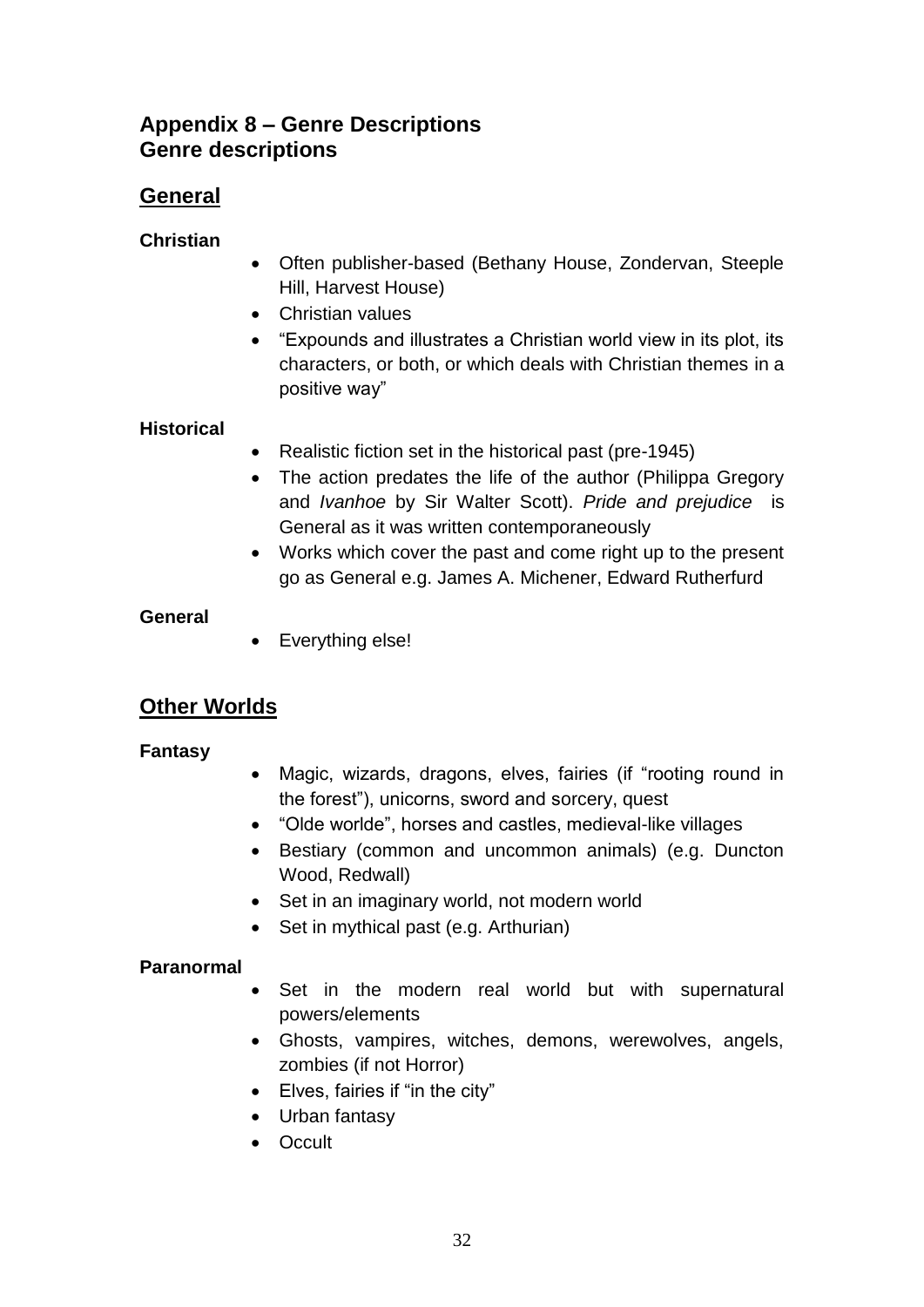### **Science Fiction**

- Speculating on scientific possibility space travel, aliens etc
- Examines options for the future and deals with elements of the possible (though not necessarily probable) and based approx.. on scientific principles
- Recognisably Earth-variant worlds or life-forms
- Time travel
- Alternate history (Harry Turtledove)
- Steampunk
- Parallel worlds
- Automation i.e. computers, robots, cyborgs
- Social criticism dystopia/utopia
- Space opera (David Weber)
- Apocalyptic/End of the world fiction
- Older classic works e.g The land that time forgot, The lost world etc.

### **Romance**

- Love stories with a happy ending
- Can be identified by publisher and book design (Harlequin, Mills & Boon and mass market paperbacks)
- Subgenres include time-travel romance, supernatural, vampire, paranormal romance, Gothic romances, Regency, "bodice rippers"
- Erotica goes in General

# **Suspense**

### **Action**

- Plot emphasis is on physical and often violent action rather than characters
- Conspiracies
- Often set in exotic locales, and involves danger
- Black Ops, Special Forces, terrorism, espionage
- International politics (Robert Ludlum)
- War stories when more of an adventure and not necessarily focused on combat
- Techno-thrillers
- Adventure stories
- Set in modern times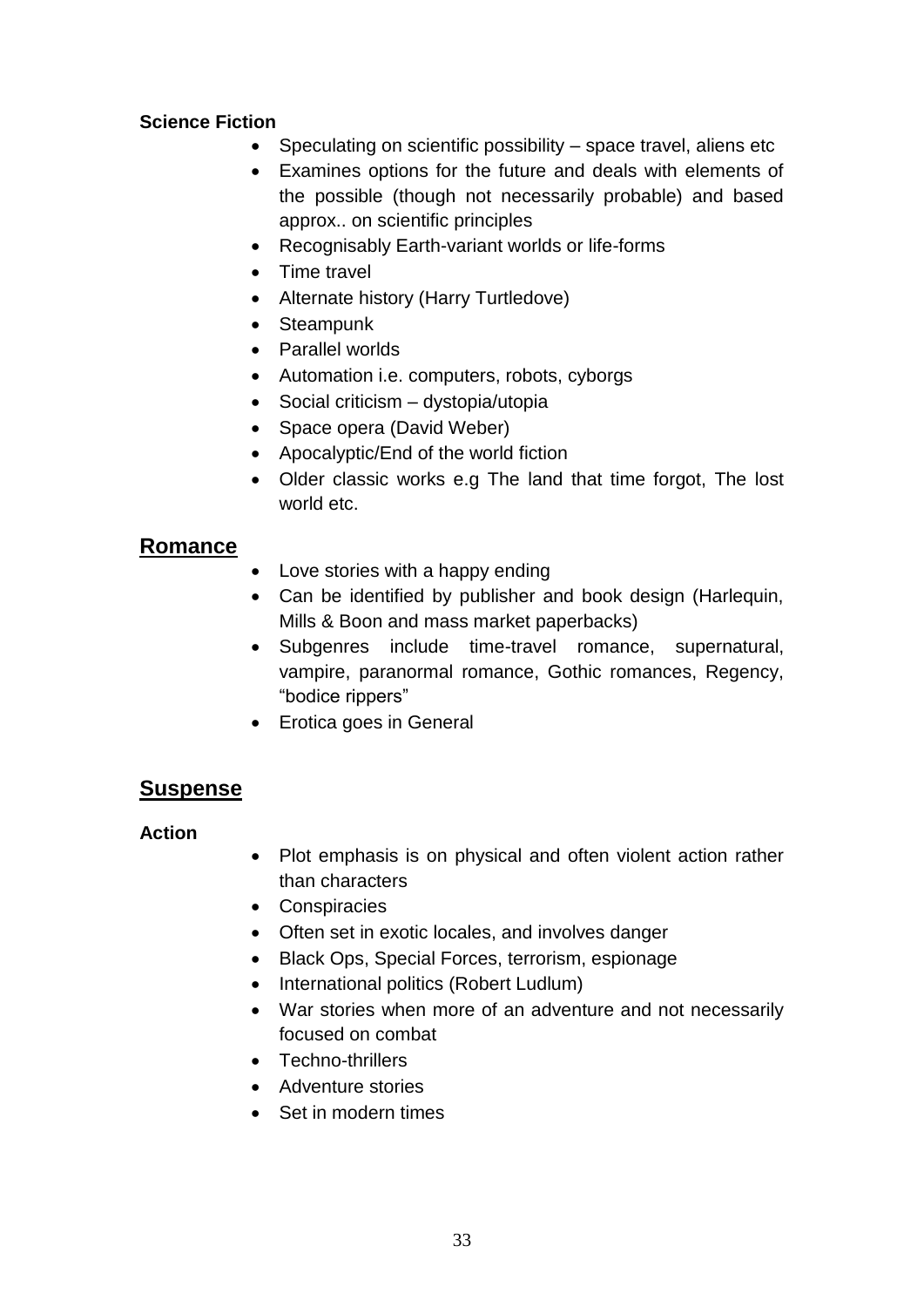### **Crime**

- Main character is usually a detective, sometimes an amateur sleuth, scientist, or lawyer
- Murder mysteries
- Crime mysteries (thieves, graft, conmen etc)
- Historical mysteries (ancient Egypt, medieval, Roman Empire etc)
- Legal (courtroom scenes) (John Grisham, Scott Turow)
- Medical (epidemics, viruses) (Robin Cook)
- Forensic (main character forensic scientist) (Patricia Cornwell)
- Suspense: crime without clear puzzle, often woman in danger (including "psychological suspense")

### **Horror**

- Intends to scare, unsettle or horrify reader e.g. Richard Laymon, Clive Barker
- May include ghosts, witches, vampires, werewolves, devils, black magic, zombies
- Gore, gross dismemberment, gruesome and horrific
- Not used with Children's fiction. Use Paranormal instead.

### **Children's fiction will combine Action and Crime under a collection called Suspense**

This will incorporate what used to be Adventure under one heading. All adventure and mystery stories will be under the single genre of Suspense

### **War**

- Time span is modern conflicts 1939 onwards (i.e. World War II)
- Subject is combat and military life in authentic settings
- Reflects actual combatant/military life style
- Espionage/Adventure novels set during war time are Action rather than War
- Includes all branches of military service- Navy, Army, Air force, Special units e.g. Commandos, Seals when involved in an actual war
- Naval ships, sea battles
- Other aspects of war e.g. concentration camps, prison camps, prison escapes are Historical rather than War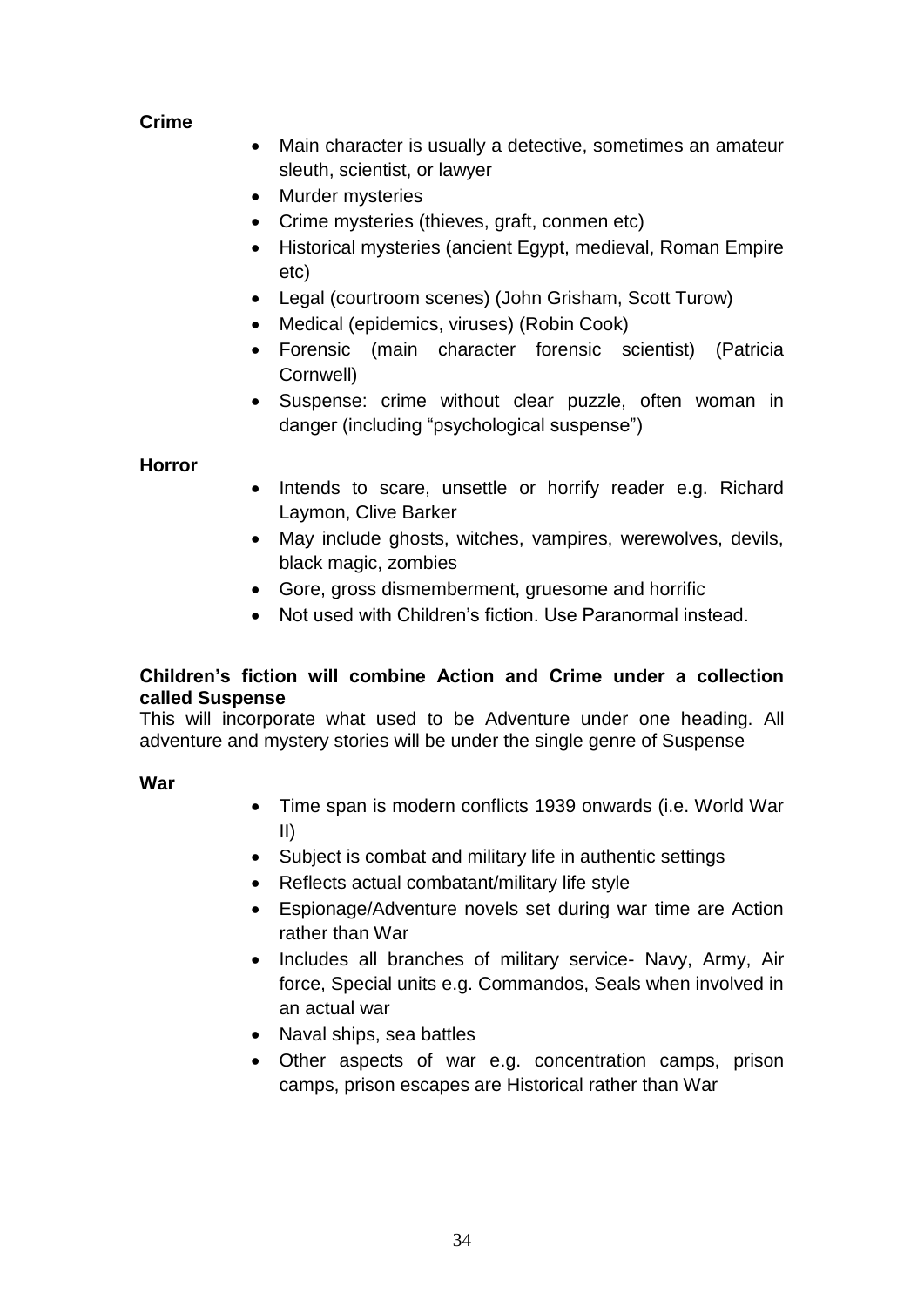## **Children's fiction has a slightly broader definition for War**

It is for stories set in war time and covers battles, WWI, WWII, Vietnam etc. and also includes war experiences and life i.e. Nazis, Jews, concentration camps, survival stories

# **Western**

- Cowboys and Indians, set in 19<sup>th</sup> Century frontier West (Louis L'Amour, Terry Johnston)
- Like Romance, can often be identified by publisher: Chivers, Gunsmoke
- Not "literary" (Larry McMurtry is Historical fiction, not Western)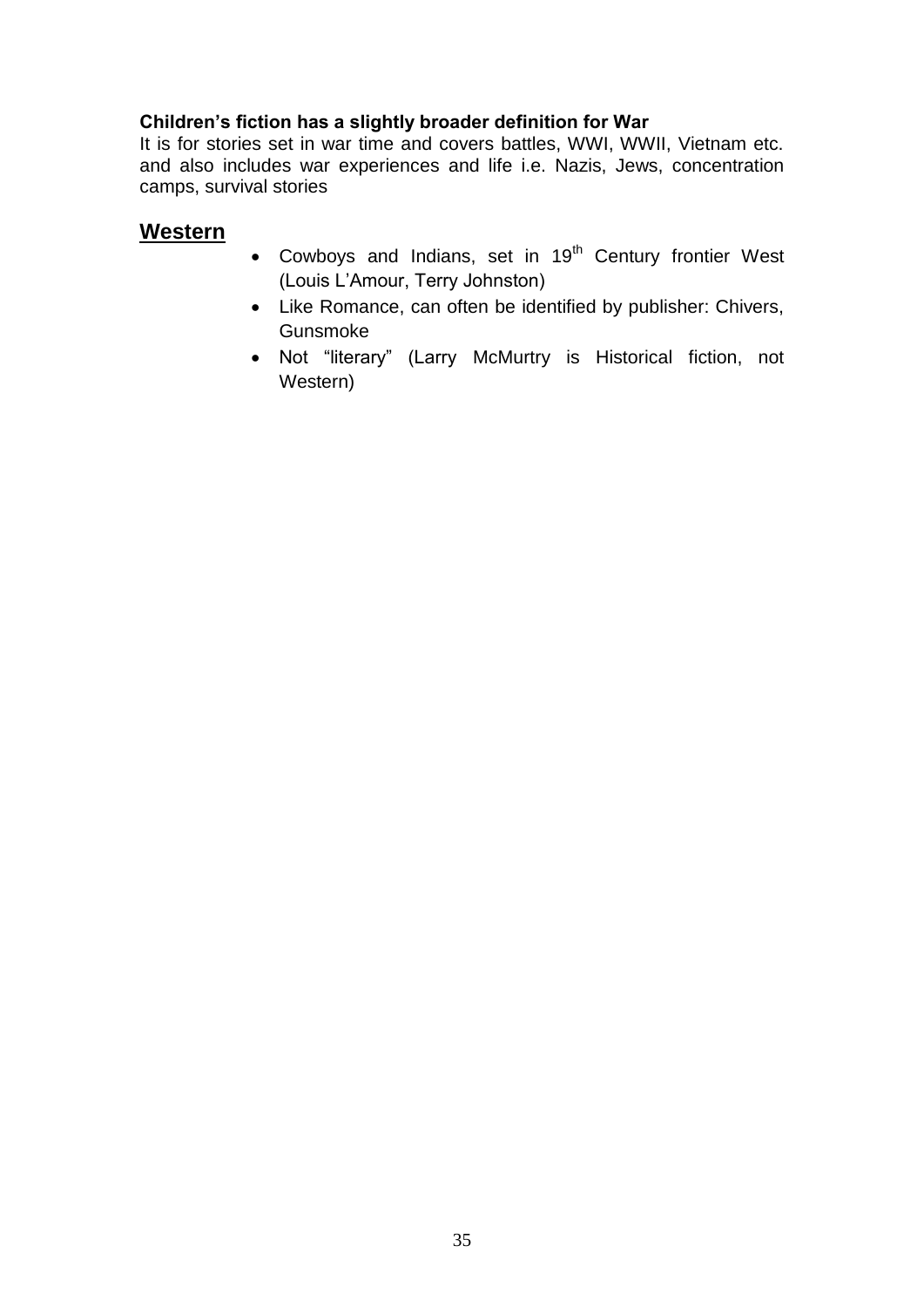# <span id="page-35-0"></span>**Appendix 9 – Children's Fiction**

### **Children's Fiction**

- Board books books meant to be handled by young children, in which the cover and inside pages are of the same sturdy paper-over-board construction. They are aimed at pre-school children and contain simple text and concepts with illustrations or photographs that are clear and colourful.
- Picture Books depict fictional stories, concepts, and non-fiction topics in a visual format with or without text.
- Sophisticated Picture Books most suitable for children aged 8 years and above. The stories, themes and information presented are of a more sophisticated and mature nature and are also of interest to adults.
- Emergent Readers aimed at beginning readers
- Easy Readers introduces 'newly independent' readers to chapter books covering a variety of themes, settings and characterisation.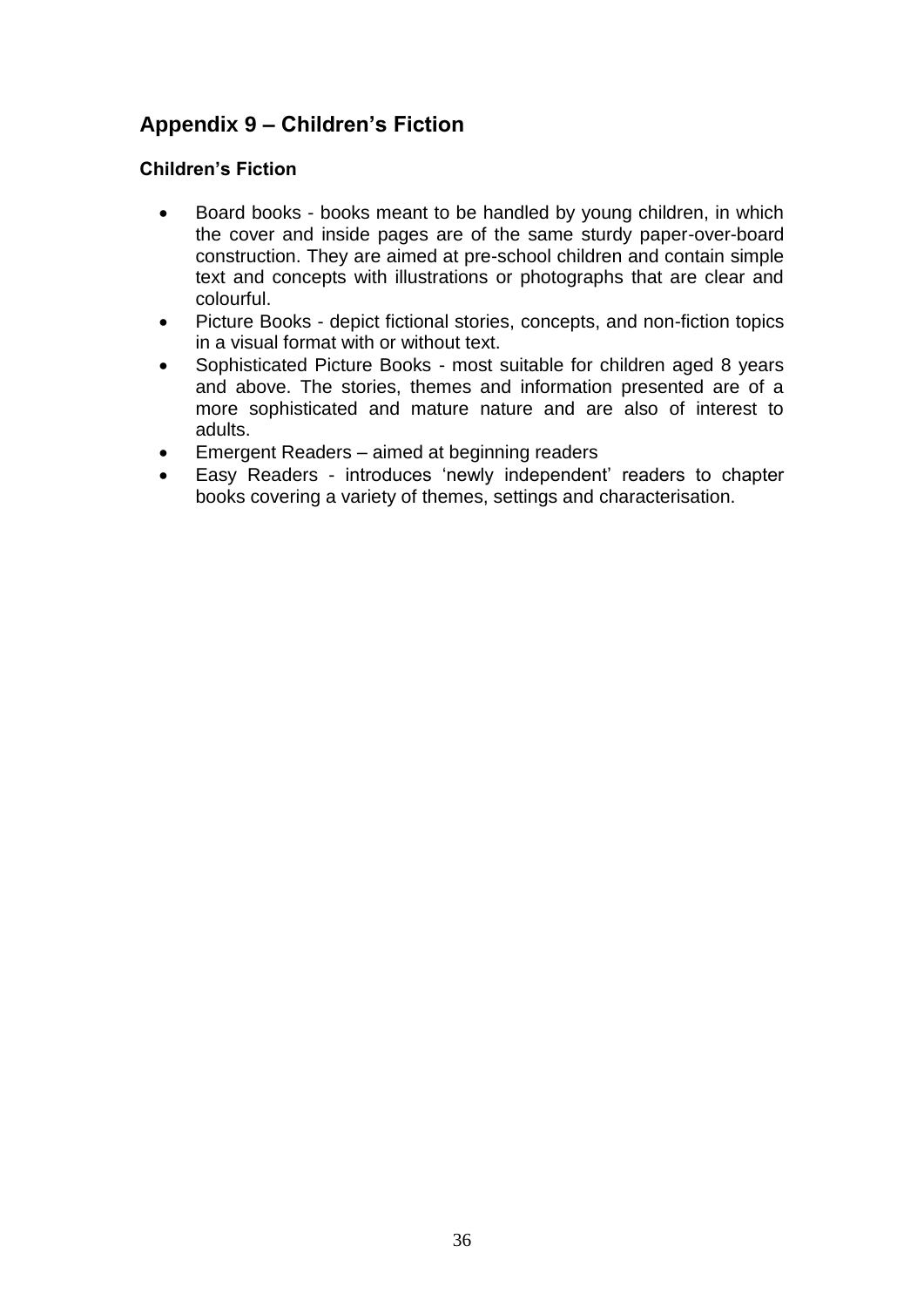# <span id="page-36-0"></span>**Appendix 10 – Multimedia Formats**

## **Multimedia Format – held at Invercargill City Libraries**

**DVDs**

**CDs**

### **Video Games**

- Xbox 360, Xbox One
- Nintendo Wii
- Playstation 2,3,4

**Table Top Games**

Reviewed: June 2017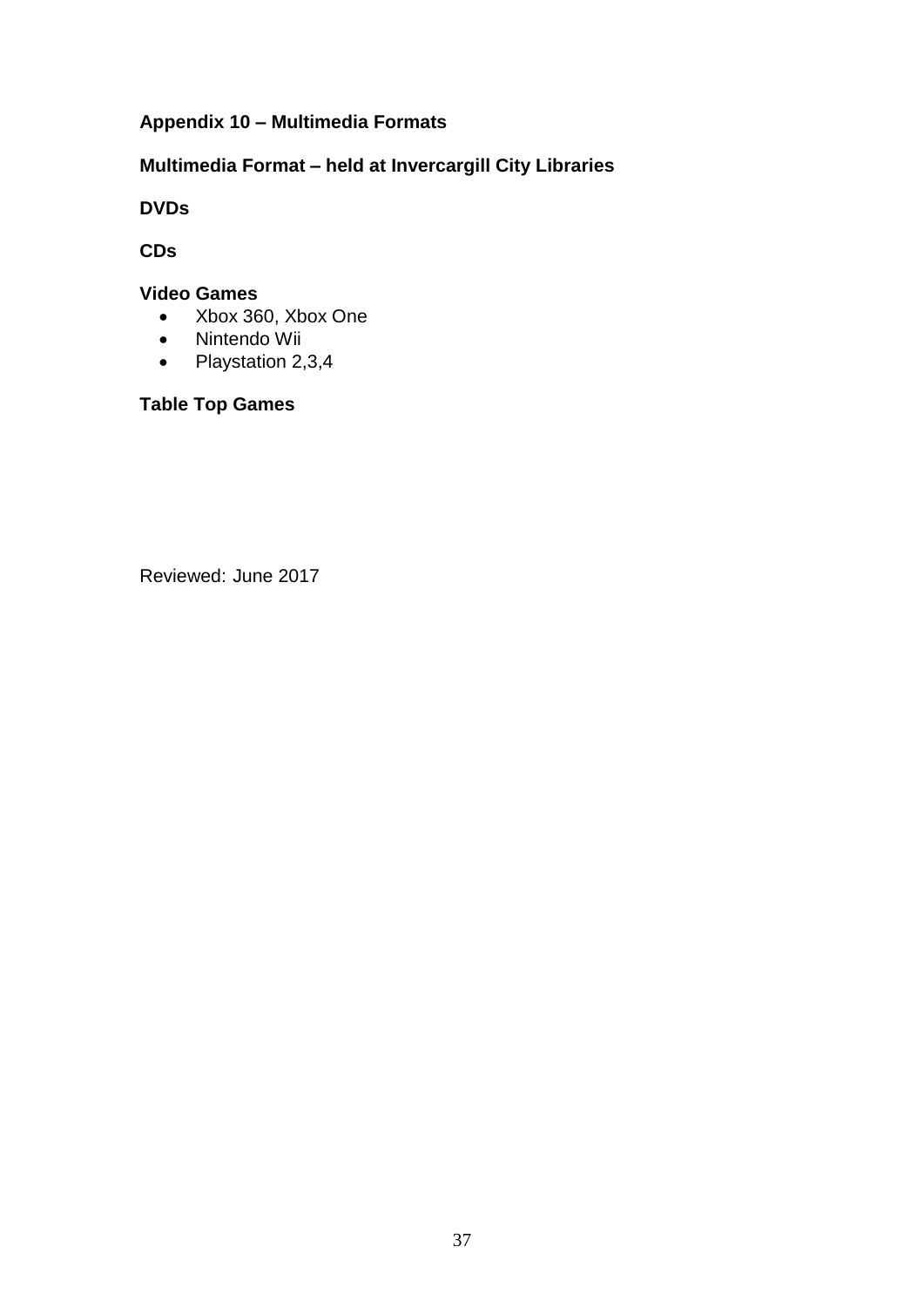# **Appendix 11 – Collections**

#### **Children's Services**

Audio Books – fiction, non-fiction Biographies Board books CDs DVDs/Blurays Video Games – Wii, Xbox, Playstation Emergent readers Fiction Graphics Magazines Non-fiction Parents Picture books Reference Puzzles and Games Sophisticated picture books Spencer Shaw

#### **Adult's Services**

Audio books – fiction, non-fiction Biographies CDs DVDs/Blu-rays Video Games – Wii, Xbox, Playstation Fiction Graphics – fiction, non-fiction

Hot Picks – books, DVDs, magazines Large Print – fiction, non-fiction, Biographies Library Studies Magazines Non-fiction Puzzles and Games Quick Reads Quick Reference World Languages

#### **Young Adults**

Fiction Non-fiction

#### **Information Services Non-Lending** Car Manuals Debra Wai Kapohe Electoral Rolls Government publications Local Collection Magazines

Music Scores **Newspapers** Reference Research **Statistics** St Andrew's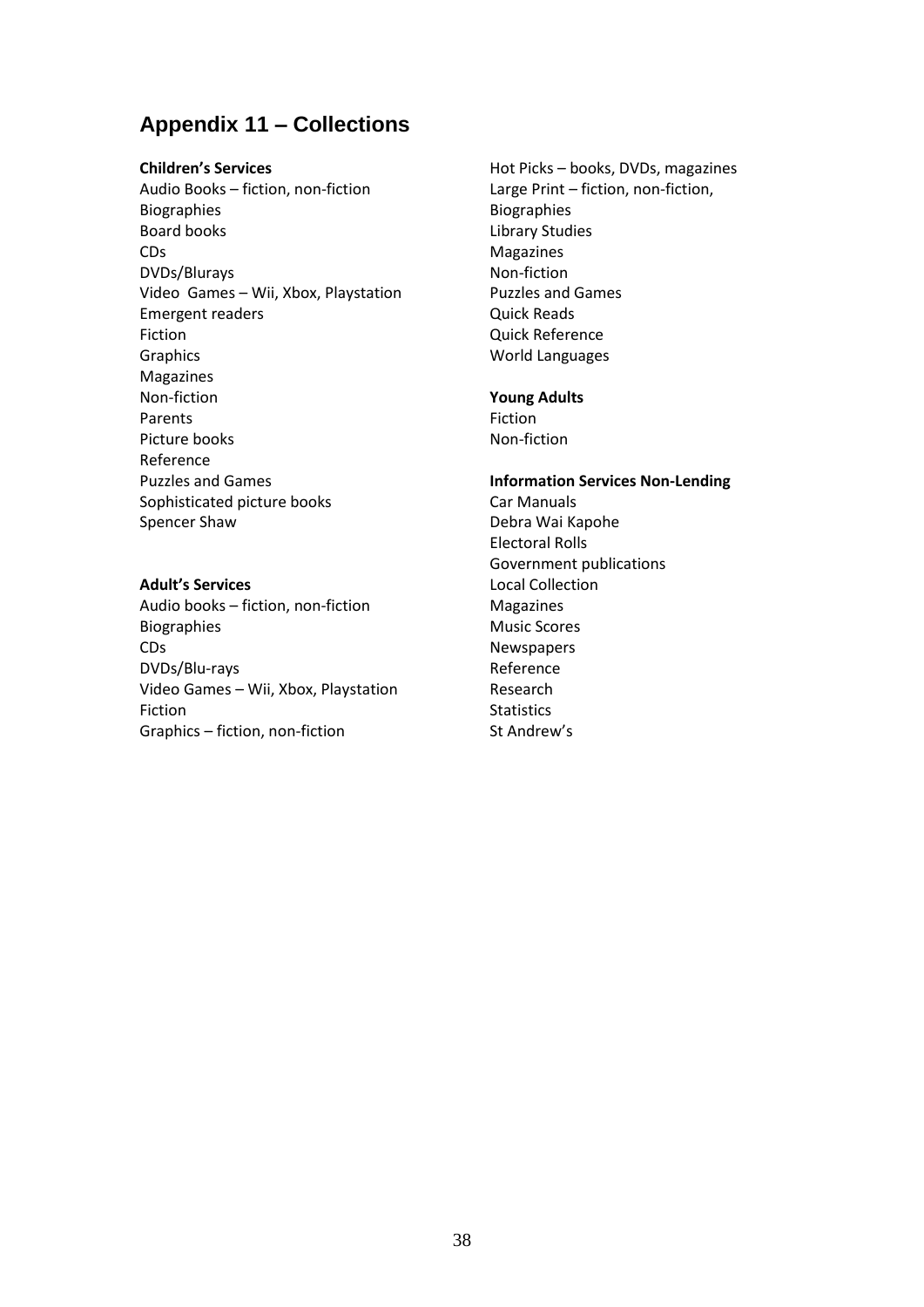# <span id="page-38-0"></span>**Appendix 12 - Description of Non Lending Collections**

### **Local Collection**

The purpose of this collection is to collect and have available in perpetuity material that has specific Southland content or is written/performed by a Southlander. Items are not generally withdrawn from this collection. Items may be duplicated in lending collections but at least one copy is for Local Collection.

### **Reference Collection**

Reference items provide current information covering all subject fields and are always available for customer use. The library should hold copies of all major New Zealand reference titles. Some annual publications are purchased to ensure currency of information. Heavily used reference titles are kept at the desk area for quick access. As more information is made available in digital form, the print copy may not be purchased e.g. World Book, Encyclopedia Britannica and Oxford English Dictionaries.

The reference collection may include

- Automotive manuals
- **Directories**
- Government publications
- Serials including magazines and newspapers (print and digital format)
- Maps
- **•** Encyclopedias
- Dictionaries
- Almanacs and yearbooks
- Atlases and gazetteers
- Educational calendars
- Genealogical Resources
- Electronic Resources
- Music
- Readers Advisory

### **Spencer Shaw Collection – Children's**

This collection was named after Spencer Shaw (1916-2010) a University of Washington professor emeritus of library science who was a nationally recognised storyteller and advocate for children's reading. He visited the library on two separate occasions. Elizabeth Miller, Children's Services Librarian, at the time established the collection and named it after Shaw.

The collection began with folktale books and good quality picture books. The librarians "memorised' or knew the stories very well and told the stories to children rather than read the books to them.

### **Research Collection**

This collection was donated by the estate of Anthony Rowlands. He was born in Invercargill in 1884 and attended school here before becoming an accountant. Before he died in Auckland in 1967 he offered his collection of